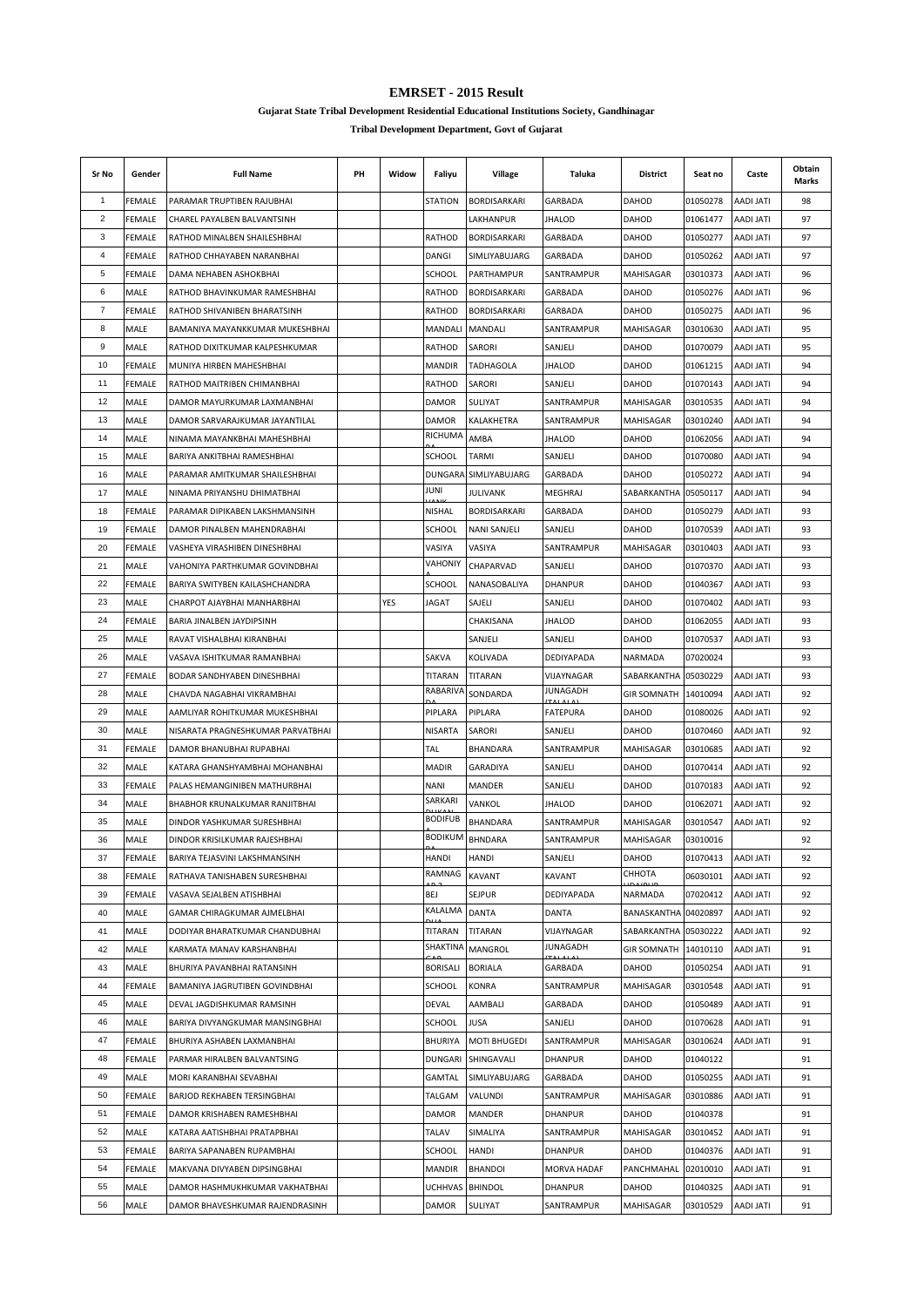**Gujarat State Tribal Development Residential Educational Institutions Society, Gandhinagar**

| Sr No | Gender        | <b>Full Name</b>                  | PH | Widow | Faliyu         | Village                  | Taluka             | District             | Seat no  | Caste            | Obtain<br>Marks |
|-------|---------------|-----------------------------------|----|-------|----------------|--------------------------|--------------------|----------------------|----------|------------------|-----------------|
| 57    | <b>FEMALE</b> | PASAYA DHARMISHTHABEN BHOPATBHAI  |    |       | <b>NICHVAS</b> | <b>HUMKAR</b>            | <b>DHANPUR</b>     | <b>DAHOD</b>         | 01040288 | <b>AADI JATI</b> | 91              |
| 58    | MALE          | RATHOD DHRUVRA RAJENDRASINH       |    |       | KHEKDA         | <b>MOHUNALA</b>          | <b>DHANPUR</b>     | <b>DAHOD</b>         | 01040079 | <b>AADI JATI</b> | 91              |
| 59    | FEMALE        | RATHVA NISHABEN PARSHOTAMBHAI     |    |       | PUJARA         | <b>HARIPURA</b>          | <b>NASVADI</b>     | СННОТА               | 06040105 | AADI JATI        | 91              |
| 60    | <b>FEMALE</b> | RATHAVA SHITALBEN SUKHRAMBHAI     |    |       | PATEL          | SIHADA                   | KAVANT             | СННОТА               | 06030383 | <b>AADI JATI</b> | 91              |
| 61    | MALE          | PATEL MIT KANTILAL                |    |       | <b>EDUCUTI</b> | NETRANG                  | VALIYA             | BHARUCH              | 08010029 |                  | 91              |
| 62    | MALE          | KOTAD PARTH RAMESHBHAI            |    |       | KADVADI        | KADVADI                  | <b>MEGHRAJ</b>     | SABARKANTHA          | 05050118 | <b>AADI JATI</b> | 91              |
| 63    | FEMALE        | BHOYA ANJANABEN BABUBHAI          |    |       | CHIKAR         | KHANPUR                  | VANSADA            | NAVSARI              | 12020122 | AADI JATI        | 90              |
| 64    | FEMALE        | BIRARI TEJASVINIBEN JAGDISHBHAI   |    |       | MANDIR         | KHUTLI                   | KAPARADA           | VALSAD               | 13050024 |                  | 90              |
| 65    | FEMALE        | PADAVI MANJULABEN PARSUBHAI       |    |       | MANDIR         | JAMLIYA                  | <b>DHARAMPUR</b>   | VALSAD               | 13040106 | AADI JATI        | 90              |
| 66    | MALE          | PADARIYA MEHIRKUMAR JAGDISHBHAI   |    |       |                | SHIYAL                   | <b>KADANA</b>      | MAHISAGAR            | 03020354 | AADI JATI        | 90              |
| 67    | FEMALE        | PAGI NAYANABEN VAGHABHAI          |    |       | PAGI           | KARODIYA                 | KADANA             | MAHISAGAR            | 03020359 | <b>AADI JATI</b> | 90              |
| 68    | FEMALE        | SALOT DIVYABEN RAMESHBHAI         |    |       | SELOT          | SARASAVA                 | SANTRAMPUR         | MAHISAGAR            | 03010412 | AADI JATI        | 90              |
| 69    | FEMALE        | DAMOR MAITRIBEN GOVINDBHAI        |    |       | <b>BHAGAT</b>  | <b>GULTORA</b>           | <b>JHALOD</b>      | <b>DAHOD</b>         | 01061036 | <b>AADI JATI</b> | 90              |
| 70    | FEMALE        | PARGI HEMANGIBEN SHAILESHBHAI     |    |       | TALGAM         | SIMALIYA                 | SANTRAMPUR         | MAHISAGAR            | 03010402 | AADI JATI        | 90              |
| 71    | FEMALE        | MALIVAD KRISHNABEN LALJIBHAI      |    |       | TALGAM         | <b>BHNDARA</b>           | SANTRAMPUR         | MAHISAGAR            | 03010015 | AADI JATI        | 90              |
| 72    | FEMALE        | BURIYA NANDNIBEN NAGARSINH        |    |       | DHULMA         | NADHELAV                 | GARBADA            | DAHOD                | 01050490 | AADI JATI        | 90              |
| 73    | FEMALE        | NALVAYA NISHABEN RAJUBHAI         |    |       | PARMAR         | DHAMARDA                 | GARBADA            | DAHOD                | 01050290 | <b>AADI JATI</b> | 90              |
| 74    | MALE          | GOHIL KARTIKBHAI RAJUBHAI         |    |       | <b>GOHIL</b>   | PANCHVADA                | GARBADA            | DAHOD                | 01050282 | AADI JATI        | 90              |
| 75    | FEMALE        | PARAMAR ASMITABEN RAMESHBHAI      |    |       | <b>BHILVAS</b> | <b>JETHI</b>             | AMIRGADHA          | BANASKANTHA 04010753 |          | <b>ITAL IGAA</b> | 90              |
| 76    | FEMALE        | DAMOR PINALIBEN SHAILESHBHAI      |    |       |                | KATHLA                   | GARBADA            | DAHOD                | 01050231 |                  | 90              |
| 77    | FEMALE        | DAMOR JIVIKABEN RAMESHBHAI        |    |       | <b>GHANTIY</b> | <b>UKHRELI</b>           | SANTRAMPUR         | MAHISAGAR            | 03011033 |                  | 90              |
| 78    | FEMALE        | DAMOR DRASTHIBEN BHARATBHAI       |    |       | MALIYA         | BHANASIMAL               | SANTRAMPUR         | MAHISAGAR            | 03010801 | AADI JATI        | 90              |
| 79    | MALE          | SANGOD PRAKASHBHAI DILIPBHAI      |    |       | <b>NICHVAS</b> | PAV                      | <b>DHANPUR</b>     | DAHOD                | 01040365 | AADI JATI        | 90              |
| 80    | FEMALE        | MOHANIYA DHANVANTIBEN ABHESINH    |    |       | PATEL          | SAJOI                    | <b>DHANPUR</b>     | DAHOD                | 01040359 | <b>AADI JATI</b> | 90              |
| 81    | MALE          | PARAMAR SUNILKUMAR VINODBHAI      |    |       | VADALI         | MANDAVAV                 | <b>GARBADA</b>     | <b>DAHOD</b>         | 01050284 | AADI JATI        | 90              |
| 82    | FEMALE        | KTARA TEJALBEN KANTIBHAI          |    |       | <b>KATARA</b>  | PARTHAMPUR               | SANTRAMPUR         | MAHISAGAR            | 03010285 | <b>AADI JATI</b> | 90              |
| 83    | FEMALE        | JALAIYA KIRTIBEN MOHANSINH        |    |       | TANDI          | VANDELI                  | SANJELI            | <b>DAHOD</b>         | 01070152 | <b>AADI JATI</b> | 90              |
| 84    | MALE          | TAVIYAD AASHISHKUMAR JASHVANTBHAI |    |       | CHAKISAN       | CHAKISANA                | JHALOD             | DAHOD                | 01062053 | AADI JATI        | 90              |
| 85    | FEMALE        | RATHAVA KISHNABEN JITENDRABHAI    |    |       | KADVALI        | KELDHARA                 | KAVANT             | СННОТА               | 06030368 | AADI JATI        | 90              |
| 86    | FEMALE        | RATHVA PRAGATIBEN JINDAS          |    |       | MANDIR         | SAJVA                    | JETPUR PAVI        | СННОТА               | 06020237 | <b>AADI JATI</b> | 90              |
| 87    | MALE          | VASAVA SHAITALKUMAR SARUPSING     |    |       |                | KHODA AMBA               | <b>DEDIYAPADA</b>  | NARMADA              | 07020193 | <b>AADI JATI</b> | 90              |
| 88    | MALE          | RATHVA HIMANSHUBHAI PUNIYABHAI    |    |       | <b>SCHOOL</b>  | <b>KOSUM</b>             | <b>JETPUR PAVI</b> | СННОТА               | 06020380 | <b>ITAL IGAA</b> | 90              |
| 89    | FEMALE        | BHOYA TEJALBEN BHAYLUBHAI         |    |       | PATEL          | MATUNIYA                 | KAPARADA           | VALSAD               | 13050002 | AADI JATI        | 89              |
| 90    | FEMALE        | BHAGARIYA PAYALBEN DHIRUBHAI      |    |       | SAVARMA        | AMBATLAT                 | DHARAMPUR          | VALSAD               | 13040082 | AADI JATI        | 89              |
| 91    | MALE          | DINDOR JITENDRAKUMAR BHALABHAI    |    |       |                | BHNDARA                  | SANTRAMPUR         | <b>MAHISAGAR</b>     | 03010014 | AADI JATI        | 89              |
| 92    | FEMALE        | TAVIYAD PRITIBEN NARSINGBHAI      |    |       | UNDAVA         | <b>GOTHIB</b>            | <b>FATEPURA</b>    | <b>DAHOD</b>         | 01080943 | <b>AADI JATI</b> | 89              |
| 93    | <b>MALE</b>   | SANGADA RANVIRBHAI VIRSINGBHAI    |    |       | <b>KOCHAR</b>  | HIROLI                   | <b>JHALOD</b>      | DAHOD                | 01061425 | AADI JATI        | 89              |
| 94    | FEMALE        | PANDOR KIRTIKABEN CHARANSINH      |    |       | SAMRUD         | VAAVDI                   | <b>MORVA HADAF</b> | PANCHMAHAL           | 02010065 | <b>ITAL IGAA</b> | 89              |
| 95    | FEMALE        | DANGI PRATIGNABEN SABURBHAI       |    |       | NAVIPARI       | <b>KARMBA</b>            | SANJELI            | DAHOD                | 01070074 | AADI JATI        | 89              |
| 96    | FEMALE        | MOHANIYA RINABEN MANUBHAI         |    |       | VADALI         | MANDAVAV                 | GARBADA            | <b>DAHOD</b>         | 01050286 | <b>AADI JATI</b> | 89              |
| 97    | MALE          | AMALIYAR RAKESHBHAI BIJALBHAI     |    |       | NICHVAS        | SAJOI                    | <b>DHANPUR</b>     | DAHOD                | 01040366 |                  | 89              |
| 98    | FEMALE        | AMALIYAR SHITALBEN AMARSING       |    |       | AMALIYA        | SAJOI                    | <b>DHANPUR</b>     | DAHOD                | 01040360 | AADI JATI        | 89              |
| 99    | FEMALE        | PARMAR KRUSHNABEN GOVINDBHAI      |    |       | PARMAR         | DHAMARDA                 | GARBADA            | DAHOD                | 01050292 | AADI JATI        | 89              |
| 100   | FEMALE        | KATARA KHYATIBEN SANJAYBHAI       |    |       | SCHOOL         | KURNI                    | JHALOD             | DAHOD                | 01061626 | AADI JATI        | 89              |
| 101   | MALE          | DAMOR KUSHNAPAL PARSINGBHAI       |    |       | THANA          | LIMADI                   | SANTRAMPUR         | MAHISAGAR            | 03010673 | AADI JATI        | 89              |
| 102   | MALE          | PARMAR VIJAYBHAI SATARBHAI        |    |       | PARMAR         | KAUTAMBI                 | <b>DHANPUR</b>     | DAHOD                | 01040292 | AADI JATI        | 89              |
| 103   | FEMALE        | BARIYA YUVRAJ RAJUBHAI            |    |       | AGANVAD        | KADVANAYAK               | SANJELI            | <b>DAHOD</b>         | 01070404 | AADI JATI        | 89              |
| 104   | MALE          | KHANT RAHULKUMAR PRAVINBHAI       |    |       | KHANT          | ANUPUR                   | SANTRAMPUR         | MAHISAGAR            | 03010232 | <b>AADI JATI</b> | 89              |
| 105   | FEMALE        | BARIYA PRATIBHABEN NARESHBHAI     |    |       | <b>BARIYA</b>  | BARIYANI RATHOD FATEPURA |                    | DAHOD                | 01080573 | AADI JATI        | 89              |
| 106   | FEMALE        | TAVIYAD DIVYABEN BIPINBHAI        |    |       |                | NANIDUKAN                | <b>FATEPURA</b>    | DAHOD                | 01080942 | AADI JATI        | 89              |
| 107   | FEMALE        | AAMLIYAR KIRTIMALINI SURESHBHAI   |    |       | AAMBLIY        | <b>NES</b>               | SANJELI            | <b>DAHOD</b>         | 01070401 | AADI JATI        | 89              |
| 108   | FEMALE        | DAMOR KARNAVATIBEN KAMLESHBHAI    |    |       | <b>SCHOOL</b>  | NANISANJELI              | SANJELI            | <b>DAHOD</b>         | 01070538 | AADI JATI        | 89              |
| 109   | FEMALE        | DAMOR KASHISHBEN KANUBHAI         |    |       | VENI           | VENA                     | SANTRAMPUR         | MAHISAGAR            | 03010156 | <b>AADI JATI</b> | 89              |
| 110   | FEMALE        | MEDA BHUMIKA DINESHBHAI           |    |       | MEDA           | AMBALI                   | GARBADA            | DAHOD                | 01050492 | AADI JATI        | 89              |
| 111   | FEMALE        | BURIYA VAISHALIBEN JAYSINH        |    |       | DAMOR          | AMBALI                   | GARBADA            | DAHOD                | 01050491 | <b>AADI JATI</b> | 89              |
| 112   | FEMALE        | PARMAR VARSHABEN LIMSINGBHAI      |    |       | SANGADA        | <b>DUNGARPUR</b>         | <b>DHANPUR</b>     | DAHOD                | 01040369 |                  | 89              |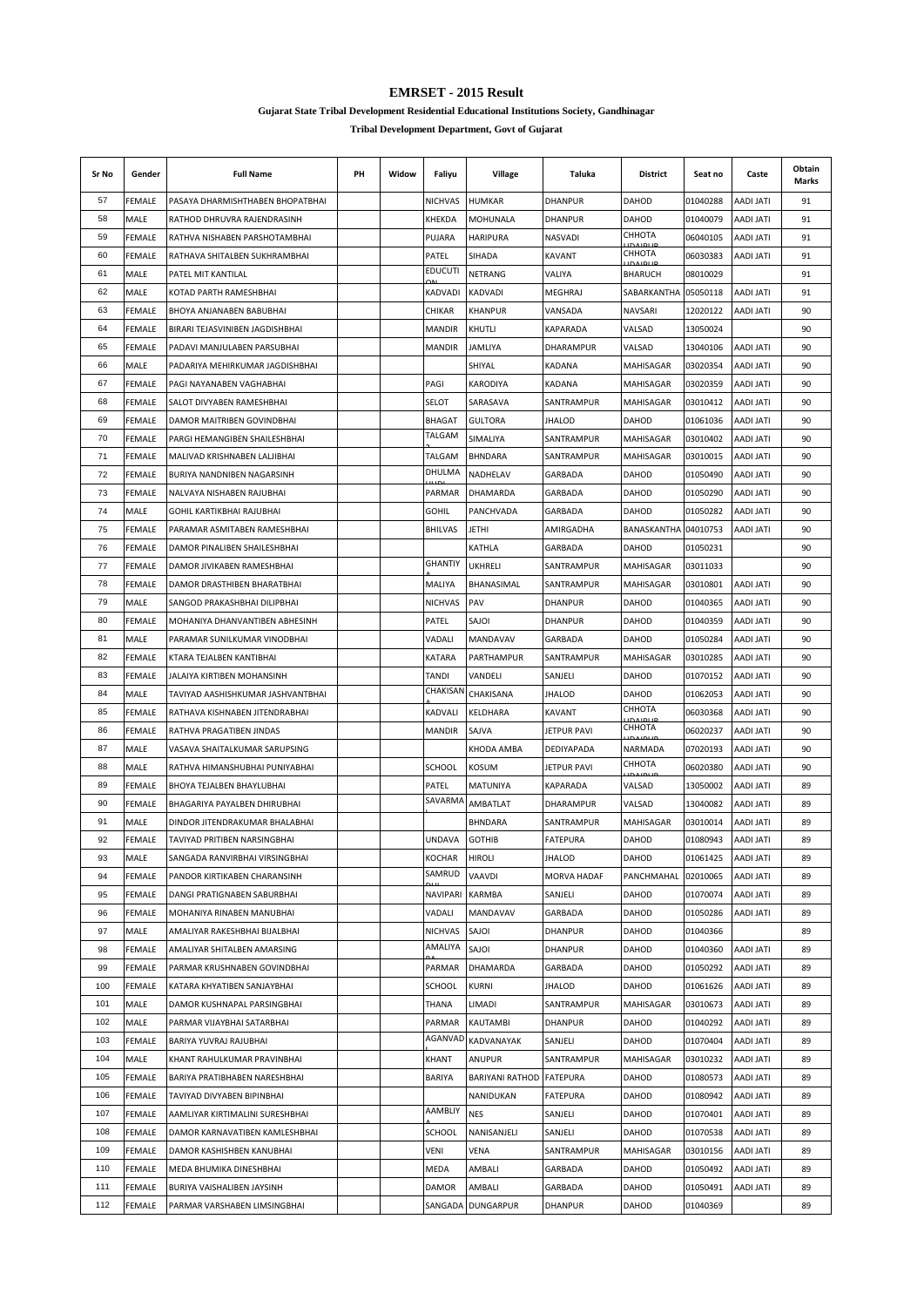**Gujarat State Tribal Development Residential Educational Institutions Society, Gandhinagar**

| Sr No | Gender        | <b>Full Name</b>                  | PH | Widow | Faliyu                | Village           | Taluka             | District             | Seat no  | Caste            | Obtain<br>Marks |
|-------|---------------|-----------------------------------|----|-------|-----------------------|-------------------|--------------------|----------------------|----------|------------------|-----------------|
| 113   | FEMALE        | <b>BARIYA GULKIBEN MOHANBHAI</b>  |    |       | <b>BARIYA</b>         | <b>BHILVA</b>     | GARBADA            | DAHOD                | 01050326 | <b>AADI JATI</b> | 89              |
| 114   | MALE          | BARADA RUSHI VINODBHAI            |    |       | VACHALIF              | VIJAYNAGAR        | VIJAYNAGAR         | SABARKANTHA          | 05030212 |                  | 89              |
| 115   | MALE          | BODAR KAUSHIKKUMAR AJITBHAI       |    |       | TITARAN               | TITARAN           | VIJAYNAGAR         | SABARKANTHA          | 05030221 | <b>AADI JATI</b> | 89              |
| 116   | FEMALE        | RATHVA HIRALBEN JAYANTIBHAI       |    |       | PATEL                 | ZAB               | <b>JETPUR PAVI</b> | СННОТА               | 06020484 | <b>AADI JATI</b> | 89              |
| 117   | FEMALE        | BUBADIYA ARUNABEN KESARABHAI      |    |       |                       | <b>MOVATPURA</b>  | DANTA              | BANASKANTHA 04020378 |          |                  | 89              |
| 118   | FEMALE        | PATEL VANDNABEN AMULBHAI          |    |       | SIMALPA               | KAKADKOPAR        | KAPARADA           | VALSAD               | 13050023 |                  | 88              |
| 119   | MALE          | BHOYA DHRUVKUMAR AMRUTBHAI        |    |       | <b>DUNGARI</b>        | VADKHAMBHA        | <b>KAPARADA</b>    | VALSAD               | 13050102 | <b>AADI JATI</b> | 88              |
| 120   | MALE          | PATEL JAYKUMAR DILIPBHAI          |    |       | PATEL                 | ABATALAT          | DHARAMPUR          | VALSAD               | 13040426 | <b>AADI JATI</b> | 88              |
| 121   | MALE          | PATEL MILANBHAI KAMLESHBHAI       |    |       | PATEL                 | RAJPURITALAT      | <b>DHARAMPUR</b>   | VALSAD               | 13040086 | <b>AADI JATI</b> | 88              |
| 122   | MALE          | HATHILA MIHIRKUMAR VIKRAMBHAI     |    |       | GAMTAL                | <b>DUNGARI</b>    | JHALOD             | DAHOD                | 01062075 | AADI JATI        | 88              |
| 123   | MALE          | RATHOD SAHILKUMAR NARVATSINH      |    |       | RATHOD                | SARORI            | <b>DHANPUR</b>     | DAHOD                | 01040379 | <b>AADI JATI</b> | 88              |
| 124   | MALE          | BAMANYA RAJANKUMAR KAMLESHBHAI    |    |       | <b>BAMANIY</b>        | <b>NELSUR</b>     | GARBADA            | <b>DAHOD</b>         | 01050741 | AADI JATI        | 88              |
| 125   | MALE          | BHABHOR RAVIRAJ JAGADISHBHAI      |    |       | <b>BHABHOR</b>        | KHATARPURANA      | <b>FATEPURA</b>    | DAHOD                | 01080349 | <b>AADI JATI</b> | 88              |
| 126   | MALE          | RATHWA HIMATBHAI VALSINGBHAI      |    |       | DELHI                 | CHAMPANER         | DHODHNBA           | PANCHMAHAL           | 02020256 | <b>AADI JATI</b> | 88              |
| 127   | MALE          | SANGADA KARTIKKUMAR DEVISINGBHAI  |    |       | PIPLIYA               | PIPLIYA           | <b>JHALOD</b>      | DAHOD                | 01061105 | AADI JATI        | 88              |
| 128   | MALE          | SANGADA SIDHDHANTKUMAR KANUBHAI   |    |       | CHALI                 | SANJELI           | SANJELI            | <b>DAHOD</b>         | 01070619 | AADI JATI        | 88              |
| 129   | MALE          | NISARATA ASHISHBHAI BHURSING      |    |       | SANGADA               | PANDUGARPUR       | SANJELI            | DAHOD                | 01070409 |                  | 88              |
| 130   | MALE          | DAMOR ISHWARBHAI RAMANBHAI        |    |       | <b>TALAV</b>          | RANAKPUR          | KADANA             | MAHISAGAR            | 03020328 | <b>ITAL IGAA</b> | 88              |
| 131   | FEMALE        | GARASIYA KRUPALBEN HARISHKUMAR    |    |       |                       | SALRA             | SANTRAMPUR         | <b>MAHISAGAR</b>     | 03010230 | <b>ITAL IGAA</b> | 88              |
| 132   | MALE          | NINAMA VISHALKUMAR DINESHBHAI     |    |       | KAGANI                | NADHELAV          | GARBADA            | DAHOD                | 01050495 | <b>AADI JATI</b> | 88              |
| 133   | MALE          | CHARPOT UMANGKUMAR MOHANBHAI      |    |       | CHARPOT               | SARORI            | SANJELI            | DAHOD                | 01070459 | <b>ITAL IGAA</b> | 88              |
| 134   | FEMALE        | MUNIYA BIPISHABEN DINESHBHAI      |    |       | DERI                  | MOTA AMBELA       | SANTRAMPUR         | MAHISAGAR            | 03010081 | AADI JATI        | 88              |
| 135   | MALE          | VASAVA NITINBHAI MAHENDRABHAI     |    |       | AAMBAV                | JUNI AMBAVADI     | DEDIYAPADA         | NARMADA              | 07020377 | <b>AADI JATI</b> | 88              |
| 136   | MALE          | BUBADIYA RAMABHAI LADUBHAI        |    |       |                       | VARTOL            | KHEDABRAHMA        | SABARKANTHA          | 05010105 | <b>AADI JATI</b> | 88              |
| 137   | MALE          | RATHVA SANDEEPBHAI NATVARBHAI     |    |       |                       | KHAMBHAYTA        | <b>NASVADI</b>     | СННОТА               | 06040144 | AADI JATI        | 88              |
| 138   | MALE          | CHAUDHARI AARAVKUMAR ASHOKBHAI    |    |       | HANUMA                | KANKHADI          | SAGBARA            | NARMADA              | 07030043 | <b>AADI JATI</b> | 88              |
| 139   | MALE          | PATEL KARTIKBHAI SUMANBHAI        |    |       | <b>MANDIR</b>         | VIRVAL            | DHARAMPUR          | VALSAD               | 13040356 | <b>AADI JATI</b> | 87              |
| 140   | MALE          | BHOYA DIKSHITBHAI SANDIPBHAI      |    |       | SADAK                 | VADKHAMBHA        | KAPARADA           | VALSAD               | 13050103 | AADI JATI        | 87              |
| 141   | MALE          | PARGI JAYDIPBHAI GAVJIBHAI        |    |       | SAGDIYA               | <b>MOTISHERO</b>  | SANTRAMPUR         | MAHISAGAR            | 03011018 | AADI JATI        | 87              |
| 142   | FEMALE        | MACHHAR RAVINABEN MAGANBHAI       |    |       | <b>NADI</b>           | PARMARNA          | SANJELI            | DAHOD                | 01070514 | <b>AADI JATI</b> | 87              |
| 143   | MALE          | CHAREL HETKUMAR MUKESHBHAI        |    |       | JAVARAM               | MUVADA ZALOD      | <b>JHALOD</b>      | DAHOD                | 01061001 | <b>AADI JATI</b> | 87              |
| 144   | FEMALE        | GUNDIYA SAKUNTALABEN DHARUBHAI    |    |       | KENAL                 | PANCHVADA         | GARBADA            | DAHOD                | 01050067 |                  | 87              |
| 145   | MALE          | MINAMA SOHESHBHAI NARESHBHAI      |    |       | MINAMA                | <b>KHAJURIYA</b>  | GARBADA            | DAHOD                | 01050509 |                  | 87              |
| 146   | <b>FEMALE</b> | DANGI MOHINIBEN MANSINGBHAI       |    |       | DANGI                 | SIMLIYABUJARG     | GARBADA            | DAHOD                | 01050263 | <b>AADI JATI</b> | 87              |
| 147   | FEMALE        |                                   |    |       |                       | AMLIMENPUR        | <b>DHANPUR</b>     | DAHOD                | 01040126 | <b>AADI JATI</b> | 87              |
| 148   | MALE          | PARMAR DURGABEN KAMLESHBHAI       |    |       | CHANDRA               | CHANDRANAGAR      | <b>DHODHNBA</b>    | PANCHMAHAL           | 02020517 | <b>AADI JATI</b> | 87              |
|       |               | NAYAKA SHREYASHKUMAR GOBARBHAI    |    |       |                       |                   |                    |                      |          |                  |                 |
| 149   | <b>MALE</b>   | CHAMPDA KRUNALKUMAR G             |    |       | SARKARI<br>PARMAR     | FATEPURA<br>SAHDA | SANTRAMPUR         | MAHISAGAR            | 03010677 | AADI JATI        | 87              |
| 150   | <b>FEMALE</b> | PARAMAR DEVANSHIBEN HITESHKUMAR   |    |       | ВНАДКНА               |                   | GARBADA            | <b>DAHOD</b>         | 01050094 | <b>AADI JATI</b> | 87              |
| 151   | FEMALE        | NINAMA JASHMINIBEN DILIPBHAI      |    |       |                       | BHADKHADANA       | <b>JHALOD</b>      | DAHOD                | 01061616 | AADI JATI        | 87              |
| 152   | MALE          | MALIVAD NILESHKUMAR LALABHAI      |    |       | SCHOOL                | NANA BHAGLIYA     | KADANA             | MAHISAGAR            | 03020017 | <b>AADI JATI</b> | 87              |
| 153   | FEMALE        | BARIYA SARASWATIBEN RAMESHBHAI    |    |       | <b>BHURIYA</b><br>PTC | MOTI BHUGEDI      | SANTRAMPUR         | MAHISAGAR            | 03010626 | AADI JATI        | 87              |
| 154   | FEMALE        | RAVAT KARINABEN KRUSHNBHAI        |    |       |                       | SANJELI           | SANJELI            | DAHOD                | 01070540 | AADI JATI        | 87              |
| 155   | FEMALE        | MALIVAD MITALBEN HIRABHAI         |    |       | SCHOOL                | MOTA BHAGLIYA     | KADANA             | MAHISAGAR            | 03020009 | <b>AADI JATI</b> | 87              |
| 156   | MALE          | BHAGORA DINESHKUMAR SHANKURABHAI  |    |       |                       | UPLOBANDH         | AMIRGADHA          | BANASKANTHA 04010126 |          | <b>AADI JATI</b> | 87              |
| 157   | <b>FEMALE</b> | TAVIYAD SUNANDABEN VALAMBHAI      |    |       | UPARVAS               | PIPALIYA          | JHALOD             | DAHOD                | 01061217 | <b>AADI JATI</b> | 87              |
| 158   | FEMALE        | MAKVANA MITALKUMARI RAJESHBHAI    |    |       | MAHUDI                | <b>BHANDOI</b>    | <b>MORVA HADAF</b> | PANCHMAHAL           | 02010179 |                  | 87              |
| 159   | FEMALE        | PASAYA CHANDRIKABEN RATANSING     |    |       |                       | ISHVARIYA         | <b>DHANPUR</b>     | DAHOD                | 01040340 | <b>AADI JATI</b> | 87              |
| 160   | FEMALE        | DAMOR DHRUVI SALUBHAI             |    |       | ILORAPAR              | DAHOD             | <b>DAHOD</b>       | DAHOD                | 01010873 | <b>AADI JATI</b> | 87              |
| 161   | MALE          | RATHWA VISHNUBHAI RAVJIBHAI       |    |       | MASANI                | OLIYAKALAM        | <b>DHODHNBA</b>    | PANCHMAHAL           | 02020371 | HULPATI          | 87              |
| 162   | FEMALE        | RATHWA KINJALBEN LAXMANBHAI       |    |       | NAYAK                 | VALJIPARI         | <b>DHODHNBA</b>    | PANCHMAHAL           | 02020178 | <b>AADI JATI</b> | 87              |
| 163   | MALE          | RAVAT SUNILBHAI ABHESING          |    |       | SAJVAN                | PANAM             | <b>DHANPUR</b>     | <b>DAHOD</b>         | 01040229 | <b>AADI JATI</b> | 87              |
| 164   | MALE          | KISHORI VAIBHAVKUMAR ABHESINGBHAI |    |       | <b>KISHOR</b>         | RANDHIKPUR        | SANJELI            | <b>DAHOD</b>         | 01070529 | <b>AADI JATI</b> | 87              |
| 165   | MALE          | NINAMA HARDIKKUMAR NARANJIBHAI    |    |       | NINAMA                | NANA AMBELA       | SANTRAMPUR         | MAHISAGAR            | 03010426 | <b>AADI JATI</b> | 87              |
| 166   | MALE          | HATHILA BHAVESHKUMAR VINODBHAI    |    |       | GAMTAL                | <b>DUNGARI</b>    | <b>JHALOD</b>      | DAHOD                | 01062072 | AADI JATI        | 87              |
| 167   | FEMALE        | PARMAR VANRAJKUMAR RAMESHBHAI     |    |       | SANGADA               | <b>DUNGARPUR</b>  | SANJELI            | DAHOD                | 01070406 | <b>AADI JATI</b> | 87              |
| 168   | MALE          | PANDOR ANJALKUMAR KIRITKUMAR      |    |       | <b>NIRAVAR</b>        | SINGVAD           | SANJELI            | DAHOD                | 01070530 | AADI JATI        | 87              |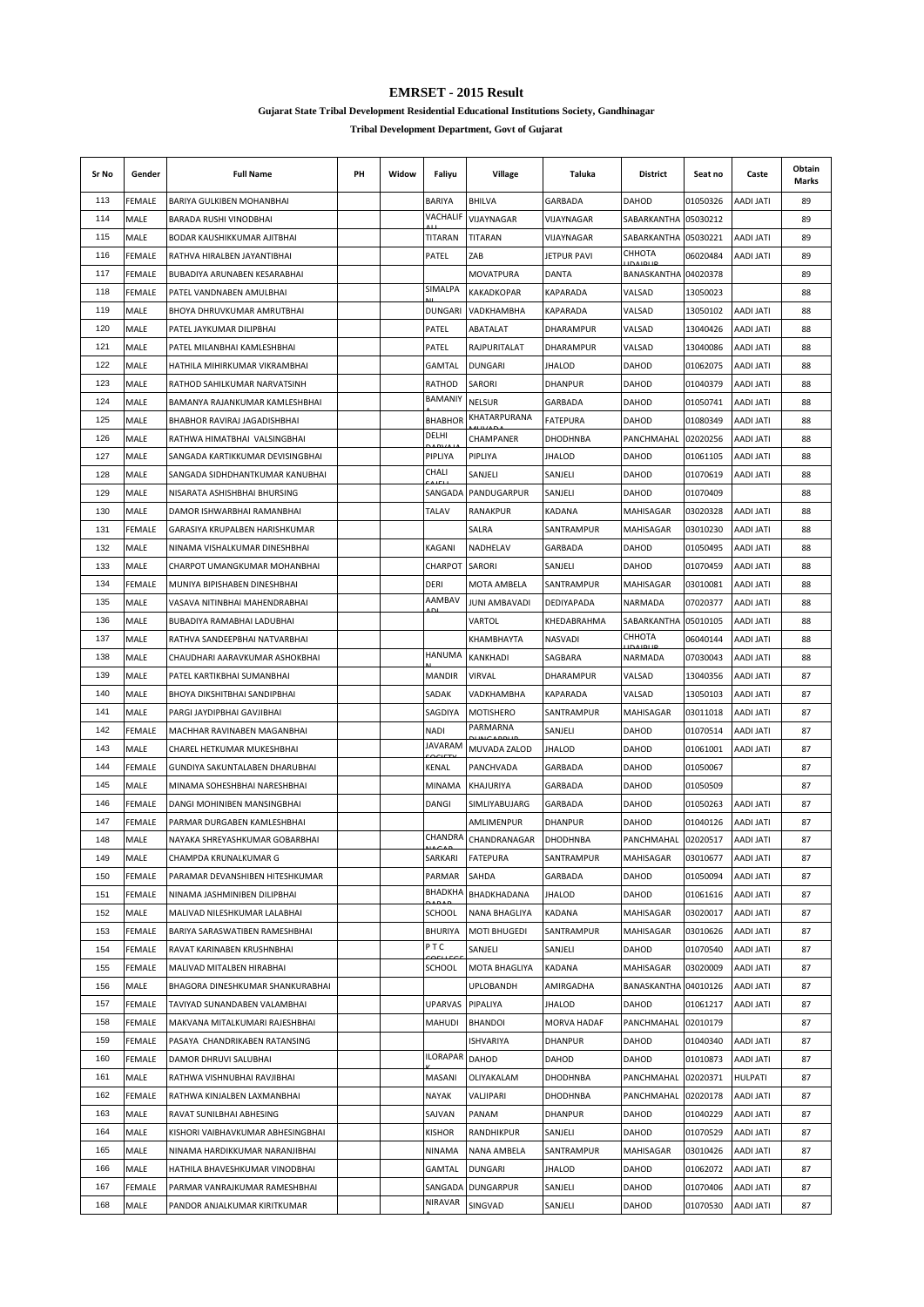**Gujarat State Tribal Development Residential Educational Institutions Society, Gandhinagar**

| Sr No | Gender        | <b>Full Name</b>                           | PН | Widow | Faliyu                  | Village            | Taluka             | <b>District</b>          | Seat no  | Caste            | Obtain<br>Marks |
|-------|---------------|--------------------------------------------|----|-------|-------------------------|--------------------|--------------------|--------------------------|----------|------------------|-----------------|
| 169   | MALE          | BHAMAT BHAVINKUMAR RATANSINH               |    |       | DALPUR                  | BATAKWADA          | SANTRAMPUR         | MAHISAGAR                | 03010442 | <b>AADI JATI</b> | 87              |
| 170   | <b>MALE</b>   | DAMOR VINAYBHAI LAXMANBHAI                 |    |       | <b>TALAV</b>            | <b>RANAKPUR</b>    | <b>KADANA</b>      | MAHISAGAR                | 03020456 | <b>AADI JATI</b> | 87              |
| 171   | FEMALE        | NALVAYA VINABEN SHAILESHBHAI               |    |       | PARMAR                  | DHAMARDA           | GARBADA            | <b>DAHOD</b>             | 01050294 | <b>AADI JATI</b> | 87              |
| 172   | MALE          | BARIYA SACHINBHAI RAVSINGBHAI              |    |       | <b>SCHOOL</b>           | KANTHAGAR          | <b>FATEPURA</b>    | <b>DAHOD</b>             | 01080830 | AADI JATI        | 87              |
| 173   | FEMALE        | DAMOR HETAKSHIBEN HARSHADBHAI              |    |       | CHAHALIY<br><b>DOAF</b> | limdi              | JHALOD             | DAHOD                    | 01062027 | AADI JATI        | 87              |
| 174   | MALE          | VASAVA DIVYESHKUMAR VASANTBHAI             |    |       | ASHRAM                  | <b>ILAV</b>        | ZAGADIYA           | <b>BHARUCH</b>           | 08020003 | <b>AADI JATI</b> | 87              |
| 175   | MALE          | SUVERA AARYAN RENISHANBHAI                 |    |       |                         | VANKANER           | <b>BHILODA</b>     | SABARKANTHA              | 05040441 | <b>AADI JATI</b> | 87              |
| 176   | FEMALE        | RATHVA VAISHALIBEN RAKESHBHAI              |    |       | <b>SCHOOL</b>           | <b>SITHOL</b>      | JETPUR PAVI        | СННОТА                   | 06020052 | AADI JATI        | 87              |
| 177   | MALE          | TADVI ROHANKUMAR NATVARBHAI                |    |       | RAILWAY                 | NASVADI            | NASVADI            | СННОТА                   | 06040102 | AADI JATI        | 87              |
| 178   | MALE          | VASAVA SANTOSHKUMAR SHANTILAL              |    |       | <b>NAVI</b>             | SAMARPADA          | DEDIYAPADA         | NARMADA                  | 07020379 |                  | 87              |
| 179   | FEMALE        | RATHVA MANISHA PUNABHAI                    |    |       | <b>BHAKIT</b>           | <b>MOTIBUMDI</b>   | JETPUR PAVI        | СННОТА<br>0.1011         | 06020496 | AADI JATI        | 87              |
| 180   | MALE          | RATHVA HETKUMAR BHAVNITBHAI                |    |       | MOTA                    | SAJVA              | <b>JETPUR PAVI</b> | СННОТА                   | 06020077 | <b>AADI JATI</b> | 87              |
| 181   | MALE          | RATHVA NITINKUMAR JAYANTIBHAI              |    |       | <b>KUNDI</b>            | VATDA              | <b>NASVADI</b>     | СННОТА<br><b>DAIDLIE</b> | 06040082 | <b>AADI JATI</b> | 87              |
| 182   | <b>FEMALE</b> | VASAVA HETALBEN VIJAYBHAI                  |    |       | ASHRAM                  | <b>NETRAG</b>      | TILAKVADA          | <b>NARMADA</b>           | 07040006 | AADI JATI        | 87              |
| 183   | MALE          | RATHAVA JAYKUMAR ARVINDBHAI                |    |       | <b>BUS</b>              | KOSUM              | <b>KAVANT</b>      | СННОТА                   | 06030122 | <b>AADI JATI</b> | 87              |
| 184   | FEMALE        | PATEL ROSHANKUMARI SUMANBHAI               |    |       | JALARAM                 | CHASVAD            | VALIYA             | <b>BHARUCH</b>           | 08010040 | AADI JATI        | 87              |
| 185   | FEMALE        | CHAUDHARI KOMLANGIKUMARI AJAYSINH          |    |       | <b>GADAUN</b>           | KELKUI             | VYARA              | TAPI                     | 10050155 | AADI JATI        | 86              |
| 186   | FEMALE        | BHADAGI USHMITABEN CHAGANBHAI              |    |       | DAKMAL                  | <b>DIVSI</b>       | <b>KAPARADA</b>    | VALSAD                   | 13050440 |                  | 86              |
| 187   | FEMALE        | BHOYA ZINALBEN RAMESHBHAI                  |    |       | PATEL                   | MATUNIYA           | KAPARADA           | VALSAD                   | 13050001 | AADI JATI        | 86              |
| 188   | MALE          | BHOYE JIGARKUMAR GOVINDBHAI                |    |       | <b>BORIGAV</b>          | SAKRPATAL          | <b>AAHAVA</b>      | DANG                     | 11010512 | <b>AADI JATI</b> | 86              |
| 189   | MALE          | PADVI UDAY LAXMANBHAI                      |    |       |                         | <b>BHILJABOLI</b>  | NIJAL              | TAPI                     | 10030106 | <b>AADI JATI</b> | 86              |
| 190   | FEMALE        | KARMATA KAJALBEN VIKRAMBHAI                |    |       |                         | MANKHETRA          | JUNAGADH           | <b>GIR SOMNATH</b>       | 14010107 | AADI JATI        | 86              |
| 191   | MALE          | PATEL JAYKUMAR SUBHASHBHAI                 |    |       | RAVLA                   | JAMANPADA          | DHARAMPUR          | VALSAD                   | 13040221 | <b>AADI JATI</b> | 86              |
| 192   | <b>FEMALE</b> | PATEL PURVIKABEN ROHITBHAI                 |    |       | RAVAT                   | KANGAVI            | <b>DHARAMPUR</b>   | VALSAD                   | 13040341 |                  | 86              |
| 193   | FEMALE        | SANGADA ANJALIBEN RAKESHBHAI               |    |       | <b>BARIYA</b>           | NAVAFALIYA         | GARBADA            | DAHOD                    | 01050843 | <b>AADI JATI</b> | 86              |
| 194   | MALE          | BAMANIYA HARSHVARDHAN<br><b>CULLANTDUA</b> |    |       | KHEDA                   | LIMDI              | <b>MORVA HADAF</b> | PANCHMAHAL               | 02010072 | <b>AADI JATI</b> | 86              |
| 195   | MALE          | RAVAT HARDIKKUMAR RUPSING                  |    |       | <b>NAL</b>              | PICHODA            | LIMKHEDA           | <b>DAHOD</b>             | 01020169 | <b>AADI JATI</b> | 86              |
| 196   | MALE          | MACHAR MANISHKUMAR VALABHAI                |    |       | MACHHA                  | AMBALI             | GARBADA            | DAHOD                    | 01050494 | <b>AADI JATI</b> | 86              |
| 197   | MALE          | ASARI BHARGAVKUMAR KANJIBHAI               |    |       | RAMAPIR                 | AMIRGADH           | AMIRGADHA          | BANASKANTHA 04010406     |          | <b>AADI JATI</b> | 86              |
| 198   | MALE          | BHABHOR PANKAJBHAI BALUBHAI                |    | YES   | HAVELI                  | AAGAVADA           | <b>DAHOD</b>       | DAHOD                    | 01010347 | AADI JATI        | 86              |
| 199   | FEMALE        | NINAMA HETALBEN SHANKARBHAI                |    |       | GODAM                   | SALARA             | SANTRAMPUR         | MAHISAGAR                | 03010441 | AADI JATI        | 86              |
| 200   | FEMALE        | PARMAR BINALBEN RAMESHBHAI                 |    |       | <b>BHULVAN</b>          | BAINA              | <b>DHANPUR</b>     | DAHOD                    | 01040416 | <b>AADI JATI</b> | 86              |
| 201   | <b>FEMALE</b> | TABHIYAR HETALBEN KANTIBHAI                |    |       | BAMBALI                 | AAMBLIGHANTI       | <b>DHODHNBA</b>    | PANCHMAHAL               | 02020304 | <b>AADI JATI</b> | 86              |
| 202   | MALE          | BARIYA VANRAJBHAI JITENDRBAHAI             |    |       | TALGAM                  | VANKOL             | <b>JHALOD</b>      | DAHOD                    | 01061495 | <b>ITAL IGAA</b> | 86              |
| 203   | FEMALE        | DAMOR JAYABEN SABURBHAI                    |    |       | GODAUN                  | AMTHALI            | SANTRAMPUR         | MAHISAGAR                | 03010531 | <b>ITAL IGAA</b> | 86              |
| 204   | FEMALE        | DAMOR ANKITABEN KANJIBHAI                  |    |       | DAMOR                   | PADEDI ADOR        | SANTRAMPUR         | MAHISAGAR                | 03011057 | ITAL IQAA        | 86              |
| 205   | MALE          | TADVI RAJESHBHAI RAMSINGBHAI               |    |       | PATEL                   | AGASVANI           | <b>DHANPUR</b>     | DAHOD                    | 01040329 | AADI JATI        | 86              |
| 206   | MALE          | TAVIYAD MANISHKUMAR SANABHAI               |    |       | DERI                    | MOTA SAGVADIYA     | <b>KADANA</b>      | MAHISAGAR                | 03020078 | <b>AADI JATI</b> | 86              |
| 207   | <b>FEMALE</b> | GANAVA MUSKANBEN KAMLESHBHAI               |    |       | ZERIGARG                | ZARIBUJARG         | GARBADA            | DAHOD                    | 01050059 | <b>AADI JATI</b> | 86              |
| 208   | MALE          | PARMAR VAIBHAV KAMLESHBHAI                 |    |       | PATELIYA                | ZALU               | <b>DHANPUR</b>     | <b>DAHOD</b>             | 01040415 |                  | 86              |
| 209   | FEMALE        | BARIYA SEJALBEN KHUMANBHAI                 |    |       | KHEDA                   | KADVAL             | <b>JHALOD</b>      | <b>DAHOD</b>             | 01061218 | AADI JATI        | 86              |
| 210   | FEMALE        | NISARATA AISHWARYABEN GOVINDBHAI           |    |       | NAL                     | KADVAL             | <b>JHALOD</b>      | DAHOD                    | 01061209 | AADI JATI        | 86              |
| 211   | MALE          | DAMOR AJAYBHAI RAMESHBHAI                  |    |       | MUKHAY                  | PADEDI ADOR        | SANTRAMPUR         | MAHISAGAR                | 03011045 | AADI JATI        | 86              |
| 212   | FEMALE        | GAMAR SHARDABEN BHAGABHAI                  |    |       | GAMAR                   | ZANZARVANKYA       | AMIRGADHA          | BANASKANTHA              | 04010118 | <b>AADI JATI</b> | 86              |
| 213   | FEMALE        | DAMOR KAJALBEN KANTIBHAI                   |    |       | DAMOR                   | <b>BODIYABHINT</b> | SANJELI            | DAHOD                    | 01070403 | <b>AADI JATI</b> | 86              |
| 214   | FEMALE        | BHABHOR KRISHNABEN LAKHJIBHAI              |    |       | <b>BHABHOR</b>          | VASIYAKUI          | <b>FATEPURA</b>    | DAHOD                    | 01080856 | <b>AADI JATI</b> | 86              |
| 215   | MALE          | MAKHODIYA KALPESHKUMAR KALUBHAI            |    |       | GARBADA                 | <b>GARBADA</b>     | GARBADA            | DAHOD                    | 01050056 | AADI JATI        | 86              |
| 216   | FEMALE        | DAMOR VAISHALIBEN MAHENDRASINH             |    |       | TALGAM                  | NANIKATHAR         | SANTRAMPUR         | MAHISAGAR                | 03011035 | <b>AADI JATI</b> | 86              |
| 217   | FEMALE        | GANAVA KOMALBEN ARJUNSINH                  |    |       | ZERIGARG                | ZARIBUJARG         | GARBADA            | DAHOD                    | 01050054 | AADI JATI        | 86              |
| 218   | MALE          | PALAS JAYRAJSINH RAJESHBHAI                |    |       | PATADIYA                | <b>NENKI</b>       | <b>JHALOD</b>      | DAHOD                    | 01062054 | <b>AADI JATI</b> | 86              |
| 219   | FEMALE        | TAVIYAD ROSHNIBEN DINESHBHAI               |    |       | SHIRAF                  | VASIYADUNGARI      | GARBADA            | DAHOD                    | 01050050 | <b>AADI JATI</b> | 86              |
| 220   | MALE          | DAMOR PRITESHKUMAR SARDARBHAI              |    |       | DAMOR                   | AAMBLI             | GARBADA            | DAHOD                    | 01050488 | AADI JATI        | 86              |
| 221   | FEMALE        | CHAUDHARI KRISHABEN SEVAKRAM               |    |       | HOLI                    | KOLKHADI           | <b>MANDAVI</b>     | SURAT                    | 09010286 | AADI JATI        | 86              |
| 222   | MALE          | RATHAVA ISHVARBHAI NARESHBHAI              |    |       | RANGPUR                 | <b>RANGPUR</b>     | KAVANT             | СННОТА                   | 06030697 | AADI JATI        | 86              |
| 223   | FEMALE        | CHAUDHARI APEXAKUMARI HARSHADBHAI          |    |       | TARSADA                 | TARSADA            | MANDAVI            | SURAT                    | 09010295 | <b>AADI JATI</b> | 86              |
| 224   | MALE          | RATHAVA MANISHBHAI MANUBHAI                |    |       | SCHOOL                  | <b>HAMIRPURA</b>   | <b>KAVANT</b>      | СННОТА                   | 06030065 | AADI JATI        | 86              |
|       |               |                                            |    |       |                         |                    |                    |                          |          |                  |                 |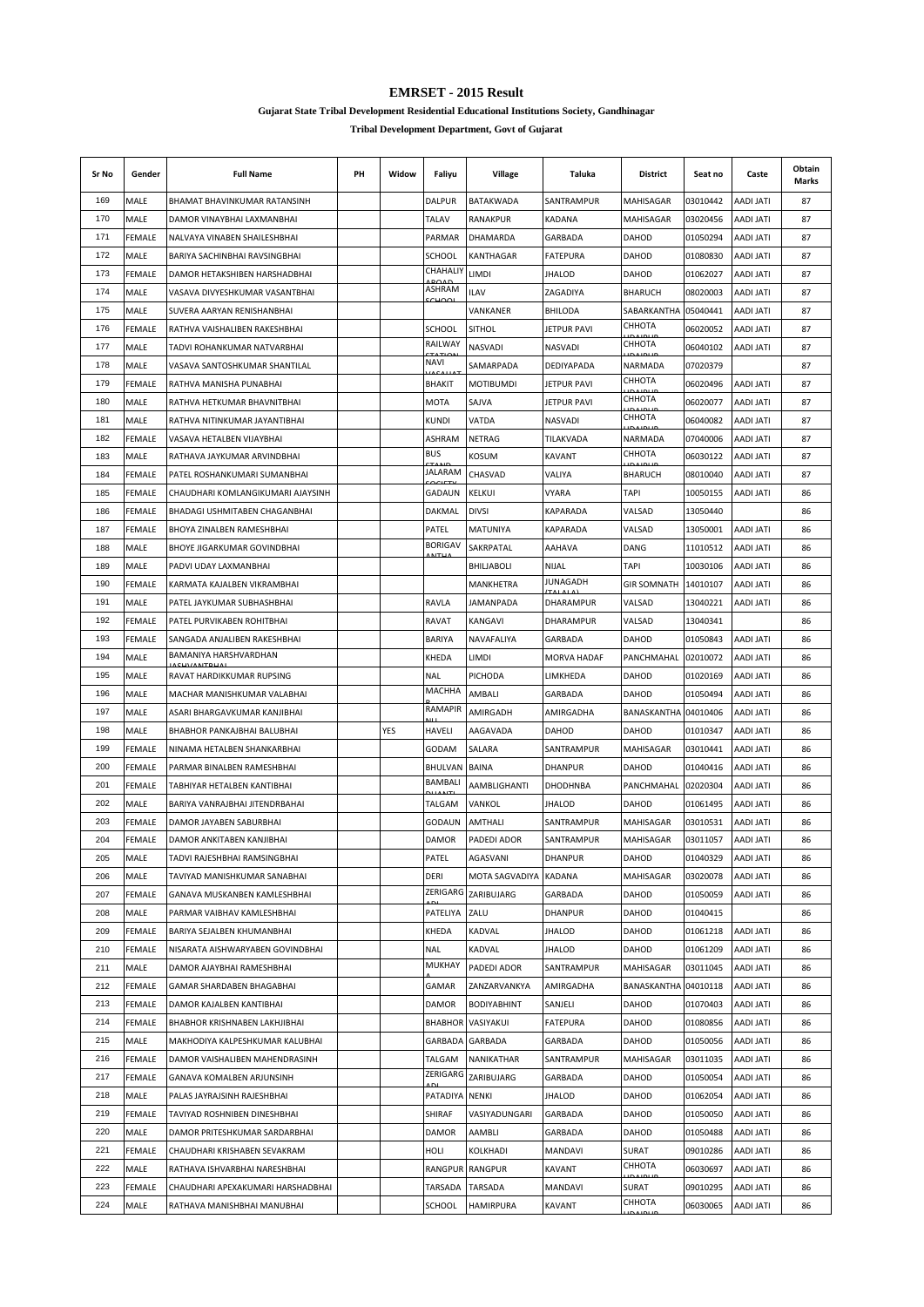**Gujarat State Tribal Development Residential Educational Institutions Society, Gandhinagar**

| Sr No | Gender        | <b>Full Name</b>                                              | PH | Widow | Faliyu                  | Village                   | Taluka             | District                   | Seat no              | Caste                                | Obtain<br>Marks |
|-------|---------------|---------------------------------------------------------------|----|-------|-------------------------|---------------------------|--------------------|----------------------------|----------------------|--------------------------------------|-----------------|
| 225   | MALE          | SOLANKI NARENDRABHAI LALITBHAI                                |    |       | CHEHARP                 | <b>MUMNAVAS</b>           | <b>DANTA</b>       | BANASKANTHA 04020766       |                      | <b>AADI JATI</b>                     | 86              |
| 226   | <b>FEMALE</b> | RATHAVA RENUKABEN MATHURBHAI                                  |    | YES   | <b>BHAGHAT</b>          | <b>BHAIRETHA</b>          | KAVANT             | СННОТА                     | 06030597             | <b>AADI JATI</b>                     | 86              |
| 227   | MALE          | PANDOR DIVYANGKUMAR SOMABHAI                                  |    |       | <b>BRAHMA</b>           | <b>DESHOTAR</b>           | KHEDABRAHMA        | SABARKANTHA                | 05010005             | AADI JATI                            | 86              |
| 228   | MALE          | RATHAVA JAYRAJKUMAR HARESHBHAI                                |    |       | <b>UCHLA</b>            | JAMLI                     | <b>KAVANT</b>      | СННОТА                     | 06030478             | <b>AADI JATI</b>                     | 86              |
| 229   | FEMALE        | KATARA URVASHIBEN JAGADISHBHAI                                |    |       |                         | PANCH GAMDA               | <b>BHILODA</b>     | SABARKANTHA                | 05040399             | <b>AADI JATI</b>                     | 86              |
| 230   | FEMALE        | VALVI VEDANSHI ASHOKBHAI                                      |    |       | <b>BHUTHAL</b>          | <b>MAHUWA</b>             | <b>MAHUVA</b>      | SURAT                      | 09020100             | <b>AADI JATI</b>                     | 86              |
| 231   | MALE          | BHIL MUKESHBHAI FOFABHAI                                      |    |       |                         | KATIYABAR                 | NASVADI            | СННОТА                     | 06040044             | <b>AADI JATI</b>                     | 86              |
| 232   | MALE          | BHIL RIMJIBHAI NAKSARIYABHAI                                  |    |       |                         | KATIYABAR                 | NASVADI            | CHHOTA                     | 06040042             | <b>AADI JATI</b>                     | 86              |
| 233   | MALE          | BHIL SUNILBHAI KEMJIBHAI                                      |    |       |                         | SHADANAPANI               | <b>NASVADI</b>     | СННОТА                     | 06040052             | AADI JATI                            | 86              |
| 234   | FEMALE        | RATHVA JYOTIKABEN MAHENDRABHAI                                |    |       |                         | <b>HARIPURA</b>           | <b>NASVADI</b>     | СННОТА                     | 06040193             | <b>AADI JATI</b>                     | 86              |
| 235   |               | DHURIYA MAHARSHBHAI GOVINDBHAI                                |    |       |                         |                           | <b>DHARAMPUR</b>   | VALSAD                     | 13050809             |                                      | 85              |
| 236   | MALE          | KARMATA KELVIN LAXMANBHAI                                     |    |       | GHANSHG                 | <b>KESHOD</b>             | <b>JUNAGADH</b>    | <b>GIR SOMNATH</b>         | 14010095             | AADI JATI                            | 85              |
| 237   | <b>FEMALE</b> | PATEL KAJALBEN JAGDISHBHAI                                    |    |       | <b>TOKAR</b>            | PELADIBHAIRAVI            | <b>DHARAMPUR</b>   | VALSAD                     | 13040353             | AADI JATI                            | 85              |
| 238   | <b>FEMALE</b> | PATEL VIBHUTIBEN HARSHADBHAI                                  |    |       | <b>SCHOOL</b>           | PELADIBHAIRAVI            | DHARAMPUR          | VALSAD                     | 13040354             | <b>AADI JATI</b>                     | 85              |
| 239   | MALE          | GANVIT JAYPRAKASH KISHANBHAI                                  |    |       | DHANYA                  | <b>KARJURN</b>            | DHARAMPUR          | VALSAD                     | 13040308             | AADI JATI                            | 85              |
| 240   | FEMALE        | PATEL NEHAKUMARI NILESHBHAI                                   |    |       | PATEL                   | PANIKHADAK                | DHARAMPUR          | VALSAD                     | 13040367             | AADI JATI                            | 85              |
| 241   | FEMALE        | CHAUDHARI ROSHNIBEN RANCHHODBHAI                              |    |       | <b>MANDIR</b>           | SONDAR                    | DHARAMPUR          | VALSAD                     | 13040347             | AADI JATI                            | 85              |
| 242   | <b>FEMALE</b> | KURKUTE NAMRTABEN CHANDUBHAI                                  |    |       | SHIMFALI                | KARCHOD                   | KAPARADA           | VALSAD                     | 13050218             | AADI JATI                            | 85              |
| 243   | FEMALE        | BARAF CHADANDBEN LILIPBHAI                                    |    |       | <b>NAVAPAD</b>          | VANKAL                    | DHARAMPUR          | VALSAD                     | 13040410             | <b>AADI JATI</b>                     | 85              |
| 244   | FEMALE        | PATEL POOJABEN RAMESHBHAI                                     |    |       | RAMVADI                 | KANURBARDA                | DHARAMPUR          | VALSAD                     | 13040358             | AADI JATI                            | 85              |
| 245   | FEMALE        | CHAUDHARI NIDHIKUMARI ANUPSINH                                |    |       | <b>TOKAR</b>            | DEGAMA                    | VALOD              | TAPI                       | 10040253             | <b>AADI JATI</b>                     | 85              |
| 246   | MALE          | CHAUDHARI ARPITKUMAR RAKESHBHAI                               |    |       | GODOWN                  | <b>KELKUI</b>             | VALOD              | TAPI                       | 10040173             |                                      | 85              |
| 247   | <b>FEMALE</b> | PANJAMA ANJALIBEN RAMANBHIA                                   |    |       | KHORI                   | KHANDA                    | KAPARADA           | VALSAD                     | 13050335             | <b>AADI JATI</b>                     | 85              |
| 248   | MALE          | DALVI MAHESHBHAI KASHINATHBHAI                                |    |       | <b>MURUMA</b>           | GIRNAR                    | <b>KAPARADA</b>    | VALSAD                     | 13050019             | <b>AADI JATI</b>                     | 85              |
| 249   | MALE          | CHODHARY BHAVINBHAI DINESHBHAI                                |    |       | <b>DUNGARI</b>          | BABRKHADAK                | <b>KAPARADA</b>    | VALSAD                     | 13050096             | AADI JATI                            | 85              |
| 250   | MALE          | MANIVAD BHUPENDRAKUMAR LALABHAI                               |    |       | KUVESHIY                | CHANASERA                 | <b>DHODHNBA</b>    | PANCHMAHAL                 | 02020302             | AADI JATI                            | 85              |
| 251   | MALE          | BAMANIYA SACHINKUMAR CHIMANBHAI                               |    |       | <b>TALAV</b>            | LIMADI                    | SANTRAMPUR         | MAHISAGAR                  | 03010672             | <b>AADI JATI</b>                     | 85              |
| 252   | FEMALE        | DAMOR KAMINIBEN LAXMANBHAI                                    |    |       | DAMOR                   | SULIYAT                   | SANTRAMPUR         | MAHISAGAR                  | 03010532             | AADI JATI                            | 85              |
| 253   | MALE          | KATARA SAGARBHAI SUBHASHBHAI                                  |    |       | POST                    | MOTIKHARAJ                | GARBADA            | DAHOD                      | 01050477             | AADI JATI                            | 85              |
| 254   | MALE          | VAGDIYA DILIPKUMAR KESHRABHAI                                 |    |       | NISHAL                  |                           | KADANA             | MAHISAGAR                  | 03020494             | <b>AADI JATI</b>                     | 85              |
| 255   | FEMALE        |                                                               |    |       |                         | GARBADA                   |                    |                            | 01050120             |                                      | 85              |
| 256   | MALE          | <b>BHABHOR PRIYABEN UDESINH</b><br>DAMOR NIKULBHAI DINESHBHAI |    |       | DAMOR                   | <b>HANDI</b>              | GARBADA<br>SANJELI | DAHOD<br><b>DAHOD</b>      | 01070122             | <b>AADI JATI</b><br><b>AADI JATI</b> | 85              |
| 257   | MALE          | MINAMA RAHULKUMAR KALABHAI                                    |    |       | <b>ROAD</b>             | MAHELVAGA                 | DHANPUR            | <b>DAHOD</b>               | 01040242             | <b>AADI JATI</b>                     | 85              |
| 258   |               |                                                               |    |       |                         |                           | GARBADA            |                            |                      |                                      |                 |
| 259   | MALE          | BHABHOR JIGARBHAI BHIMABHAI<br>NISARTA NIKUNJ MAKHANSINGBHAI  |    |       | KANKOL<br>NARAYAN       | TUNKIVAJU<br>NARAYANNAGAR | <b>JHALOD</b>      | <b>DAHOD</b>               | 01050318<br>01062001 | <b>AADI JATI</b>                     | 85              |
| 260   | MALE          |                                                               |    |       | AKSHARD                 | <b>DHODHAMBA</b>          | <b>DHODHNBA</b>    | <b>DAHOD</b><br>PANCHMAHAL | 02020411             | AADI JATI                            | 85<br>85        |
|       | MALE          | RATHWA PARTHKUMAR KAMLESHBHAI                                 |    |       |                         |                           |                    |                            |                      | <b>AADI JATI</b>                     |                 |
| 261   | MALE          | RATHOD JITENDRA PRATAPBHAI                                    |    |       | <b>TALAV</b>            | <b>BHILVA</b>             | GARBADA            | DAHOD                      | 01050020             | AADI JATI                            | 85              |
| 262   | FEMALE        | PARAMAR PRIYANKABEN JITENDRASINH                              |    |       | <b>BORISALI</b>         | <b>BORIALA</b>            | GARBADA            | DAHOD                      | 01050253             |                                      | 85              |
| 263   | FEMALE        | CHAUHAN KRUPALIBEN SHAILESHBHAI                               |    |       | VADALI                  | MANDAVAV                  | GARBADA            | DAHOD                      | 01050288             | AADI JATI                            | 85              |
| 264   | <b>FEMALE</b> | BILVAL SHILPABEN DINESHBHAI                                   |    |       | GAMTAL                  | <b>KHARVA</b>             | GARBADA            | <b>DAHOD</b>               | 01050001             | AADI JATI                            | 85              |
| 265   | FEMALE        | BAMNIYA MAITRIBEN SHANKARBHAI                                 |    |       | KHEDA                   | LIMDI                     | <b>MORVA HADAF</b> | PANCHMAHAL                 | 02010073             | AADI JATI                            | 85              |
| 266   | FEMALE        | DAMOR SONALBEN HIMMATBHAI                                     |    |       | GODAUN                  | AMTHALI                   | SANTRAMPUR         | MAHISAGAR                  | 03010530             | AADI JATI                            | 85              |
| 267   | MALE          | PARMAR MAHENDRABHAI GALUBHAI                                  |    |       |                         | SIMALIYA                  | <b>DHANPUR</b>     | DAHOD                      | 01040010             |                                      | 85              |
| 268   | FEMALE        | MALIVAD BHUMIKABEN RAMANBHAI                                  |    |       | <b>STATION</b>          | RAYNIYA                   | SANJELI            | DAHOD                      | 01070629             | AADI JATI                            | 85              |
| 269   | FEMALE        | BARIYA PUJABEN ASHISHBHAI                                     |    |       | MAL                     | RATIYATIBHURA             | <b>JHALOD</b>      | DAHOD                      | 01061843             | AADI JATI                            | 85              |
| 270   | MALE          | DAMOR ADITYAKUMAR SHANKARBHAI                                 |    |       | NADI<br><b>BATIYAVA</b> | PARMARNA                  | SANJELI            | <b>DAHOD</b>               | 01070508             | AADI JATI                            | 85              |
| 271   | FEMALE        | BAMANIYA ANKITABEN MAGANBHAI                                  |    |       |                         | LIMDI                     | SANTRAMPUR         | MAHISAGAR                  | 03010949             | AADI JATI                            | 85              |
| 272   | MALE          | BARIYA KARTIKKUMAR LALABHAI                                   |    |       | <b>NASIKPUR</b>         | <b>NARNAKPUR</b>          | SANTRAMPUR         | MAHISAGAR                  | 03010098             | AADI JATI                            | 85              |
| 273   | FEMALE        | DAMOR DEVANSHIBEN MUKESHBHAI                                  |    |       | SARKARI                 | VANKOL                    | <b>JHALOD</b>      | DAHOD                      | 01061491             | AADI JATI                            | 85              |
| 274   | FEMALE        | PASAYA YOGANSIBEN JAVSINHBHAI                                 |    |       | MOTA                    | SIMLIYA                   | <b>JHALOD</b>      | DAHOD                      | 01061216             | AADI JATI                            | 85              |
| 275   | MALE          | MAKVANA PRITAMKUMAR PRAKASHBHAI                               |    |       | MANDIR                  | <b>BHANDOI</b>            | <b>MORVA HADAF</b> | PANCHMAHAL                 | 02010003             | AADI JATI                            | 85              |
| 276   | MALE          | CHAUHAN DILIP KHIMABHAI                                       |    |       |                         | CHAUHAN ZANZARVANKYA      | AMIRGADHA          | BANASKANTHA 04010108       |                      | AADI JATI                            | 85              |
| 277   | MALE          | MINAMA MALABHAI RAMSINGBHAI                                   |    |       | MINAMA                  | <b>KHAJURIAYA</b>         | GARBADA            | <b>DAHOD</b>               | 01050510             |                                      | 85              |
| 278   | FEMALE        | DHRANGI RINKALBEN JAGABHAI                                    |    |       |                         | DHOLIYA                   | AMIRGADHA          | BANASKANTHA 04010120       |                      | AADI JATI                            | 85              |
| 279   | MALE          | CHAUHAN LALA DEVABHAI                                         |    |       |                         | CHAUHAN ZANZARVANKYA      | AMIRGADHA          | BANASKANTHA 04010107       |                      | AADI JATI                            | 85              |
| 280   | FEMALE        | BHABHOR HARIPRIYABEN SUBHASHBHAI                              |    |       |                         | <b>GOTHIB</b>             | <b>FATEPURA</b>    | DAHOD                      | 01080841             | <b>AADI JATI</b>                     | 85              |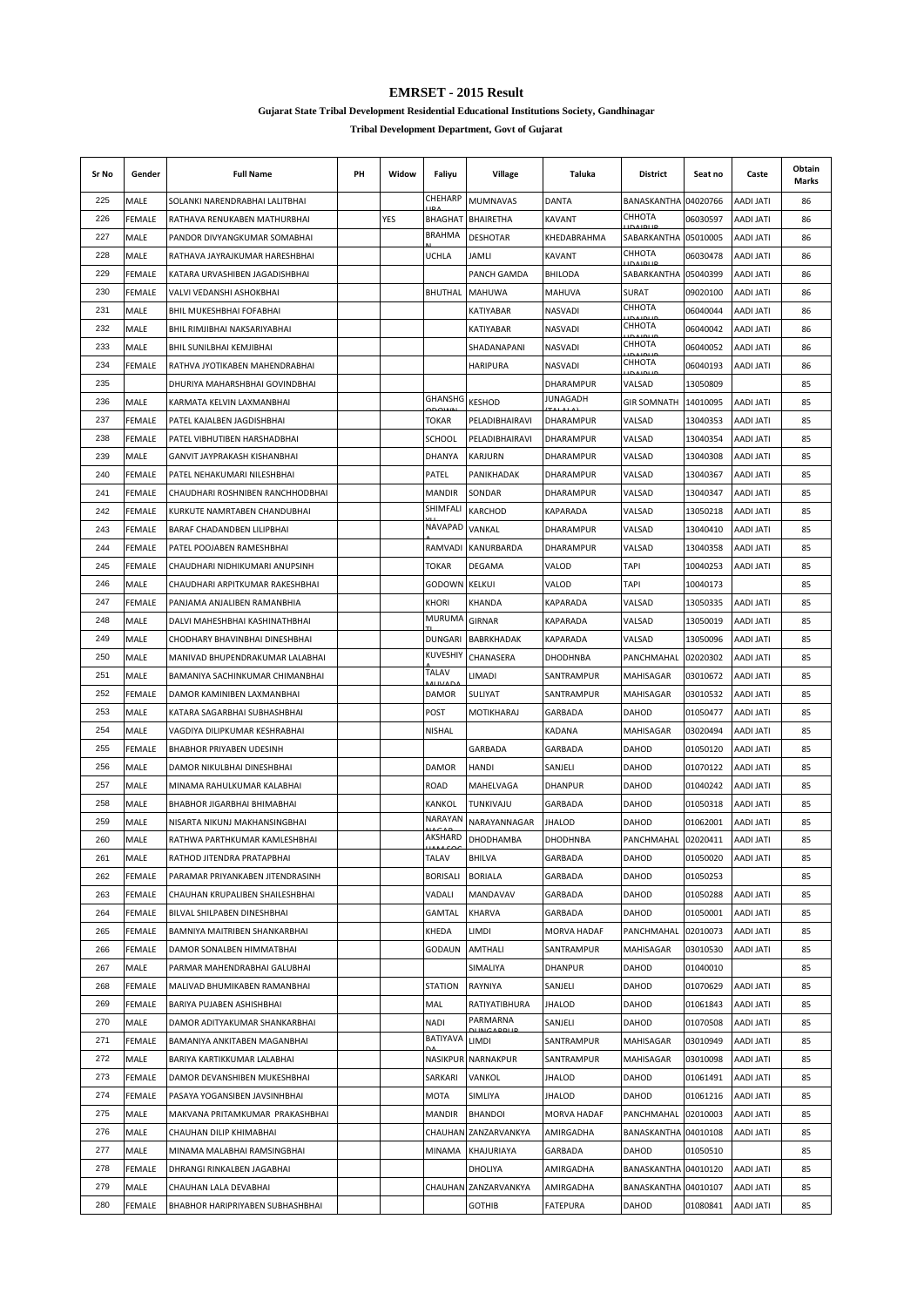**Gujarat State Tribal Development Residential Educational Institutions Society, Gandhinagar**

| Sr No | Gender        | <b>Full Name</b>                 | PH | Widow | Faliyu                 | Village             | Taluka               | <b>District</b>           | Seat no  | Caste                         | Obtain<br>Marks |
|-------|---------------|----------------------------------|----|-------|------------------------|---------------------|----------------------|---------------------------|----------|-------------------------------|-----------------|
| 281   | MALE          | SANGADA AJAYBHAI KASANABHAI      |    |       | <b>MANDIR</b>          | <b>ITAVA</b>        | <b>DAHOD</b>         | <b>DAHOD</b>              | 01010430 | <b>AADI JATI</b>              | 85              |
| 282   | MALE          | DAMOR RONAKKUMAR KIRANBHAI       |    |       |                        | ODHAPADADIYA        | <b>BHILODA</b>       | SABARKANTHA               | 05040005 | <b>AADI JATI</b>              | 85              |
| 283   | MALE          | TADVI AMITKUMAR PRAVINBHAI       |    |       | <b>NISHAL</b>          | VATDA               | <b>NASVADI</b>       | CHHOTA                    | 06040104 | AADI JATI                     | 85              |
| 284   | <b>FEMALE</b> | VASAVA NIDHIBEN JAYESHBHAI       |    |       | <b>JUNA</b>            | SEJPUR              | DEDIYAPADA           | NARMADA                   | 07020411 | AADI JATI                     | 85              |
| 285   | MALE          | MAKWANA DIPAKKUMAR BABUBHAI      |    |       | <b>BHILVAS</b>         | AHMADPURA           | <b>DANTA</b>         | BANASKANTHA               | 04020769 | <b>AADI JATI</b>              | 85              |
| 286   | FEMALE        | RATHVA MINAXIBEN KULSINGBHAI     |    |       | DHODA                  | KIKAVADA            | CHHOTAUDEPUR         | СННОТА                    | 06010332 | <b>AADI JATI</b>              | 85              |
| 287   | FEMALE        | PATEL DIMPALKUMARI MAHESHBHAI    |    |       | <b>BHAGHAT</b>         | AANGALDHRA          | <b>MAHUVA</b>        | <b>SURAT</b>              | 09020210 | <b>AADI JATI</b>              | 85              |
| 288   | MALE          | VASAVA YOSHOVARDHANSINH          |    |       | MANJA                  | VAGHUMAR            | DEDIYAPADA           | NARMADA                   | 07020338 | <b>AADI JATI</b>              | 85              |
| 289   | <b>FEMALE</b> | BARIYA GISHMABEN PRAVINBHAI      |    |       | <b>ASHRAMS</b>         | <b>RALNPUR</b>      | <b>NASVADI</b>       | СННОТА                    | 06040121 | AADI JATI                     | 85              |
| 290   | FEMALE        | PATEL KARNAVIBEN GIRISHBHAI      |    |       | W S                    |                     | <b>BARDOLI</b>       | SURAT                     | 09050094 | AADI JATI                     | 85              |
| 291   | MALE          | RATHVA KETANBHAI KAMLESHBHAI     |    |       | UPALU                  | <b>KOLIBORIYA</b>   | NASVADI              | СННОТА                    | 06040072 | <b>AADI JATI</b>              | 85              |
| 292   | <b>FEMALE</b> | RATHAVA MAHESHWARIBEN            |    |       | UPALA                  | JAMLI               | <b>KAVANT</b>        | <b>IDAIDLIF</b><br>СННОТА | 06030470 | <b>AADI JATI</b>              | 85              |
| 293   | MALE          | RATHVA HIMMATBHAI BHIMSINGBHAI   |    |       | PUJAR                  | <b>DUN</b>          | CHHOTAUDEPUR         | СННОТА                    | 06010179 |                               | 85              |
| 294   | <b>FEMALE</b> | CHAUDHARI RAVINABEN VIJAYBHAI    |    |       | MANDIR                 |                     | KAPARADA             | VALSAD                    | 13050436 | AADI JATI                     | 84              |
| 295   | <b>FEMALE</b> | PATEL SUHANGINIBEN RAJNIKANT     |    |       | PATEL                  | <b>SUKHLA</b>       | DHARAMPUR            | VALSAD                    | 13040394 |                               | 84              |
| 296   | MALE          | RATHAD SATYABHAI SAKARAMBHAI     |    |       | SATVANK                | MANI                | DHARAMPUR            | VALSAD                    | 13040292 | AADI JATI                     | 84              |
| 297   | FEMALE        | DHUM PRITI KISHORBHAI            |    |       | SHATALA                | KUKERI              | CHIKHALI             | NAVSARI                   | 12010165 | AADI JATI                     | 84              |
| 298   | <b>FEMALE</b> | VASAVA RINKALBEN RAMESHBHAI      |    |       |                        | <b>BORDA</b>        | SONGADH              | TAPI                      | 10010208 | <b>AADI JATI</b>              | 84              |
| 299   | MALE          | BARIYA MANTHAN BAKUBHAI          |    |       | LUHAR                  | SHUDHIKAPUR         | LIMKHEDA             | <b>DAHOD</b>              | 01020508 | AADI JATI                     | 84              |
| 300   | FEMALE        | PASAYA RADHIKABEN DINESHBHAI     |    |       | <b>DUMAKA</b>          | <b>DUSKA</b>        | DHANPUR              | DAHOD                     | 01040417 | <b>AADI JATI</b>              | 84              |
| 301   | FEMALE        | DAMOR SAROJBEN PARSINGBHAI       |    |       | THANA                  | LIMADI              | SANTRAMPUR           | MAHISAGAR                 | 03010674 | <b>AADI JATI</b>              | 84              |
| 302   | MALE          | GAMAR BABU BHIKHABHAI            |    |       | GAMAR                  | ZANZARVANKYA        | AMIRGADHA            | <b>BANASKANTHA</b>        | 04010109 | AADI JATI                     | 84              |
| 303   | MALE          |                                  |    |       | KARODIYA               | <b>KARODIYA</b>     | SANTRAMPUR           |                           | 03011039 | HULPATI                       | 84              |
| 304   | MALE          | CHANDANA NILESHKUMAR PARSINGBHAI |    |       | ZERIGARG               | ZARIBUJARG          |                      | MAHISAGAR<br>DAHOD        | 01050061 |                               |                 |
| 305   | MALE          | GANAVA SIDDHARTHKUMAR MAHESHBHAI |    |       |                        | <b>UPLOBANDH</b>    | GARBADA<br>AMIRGADHA | BANASKANTHA 04010128      |          | AADI JATI<br><b>AADI JATI</b> | 84<br>84        |
|       |               | DUNGAISA SABUBHAI PUNABHAI       |    |       |                        |                     |                      |                           |          |                               |                 |
| 306   | <b>FEMALE</b> | DINDOR PALLAVIBEN RAMANBHAI      |    |       | <b>UGAMAN</b>          | BHATMUVADI          | <b>FATEPURA</b>      | <b>DAHOD</b>              | 01080844 | <b>AADI JATI</b>              | 84              |
| 307   | <b>FEMALE</b> | KATERIYA SUPRIYABEN SURESHBHAI   |    |       | <b>NAVI</b>            | AMIRGADH            | AMIRGADHA            | BANASKANTHA 04010101      |          | AADI JATI                     | 84              |
| 308   | FEMALE        | DAMOR ASHRUTIBEN RISINGBHAI      |    |       | SARPANC                | VANKOL              | <b>JHALOD</b>        | <b>DAHOD</b>              | 01061447 | AADI JATI                     | 84              |
| 309   | MALE          | BHURIYA DHANVIRSINH LALITBHAI    |    |       | ASHRAM                 | RUPAKHEDA           | <b>JHALOD</b>        | DAHOD                     | 01061561 | AADI JATI                     | 84              |
| 310   | MALE          | RATHAVA NARENDRASINH FULSING     |    |       | <b>KUVESHIY</b>        | KHALTA              | <b>DHANPUR</b>       | DAHOD                     | 01040040 | AADI JATI                     | 84              |
| 311   | MALE          | MALIVAD JAYDIPKUMAR SANABHAI     |    |       | <b>BHURISHE</b>        | CHANASERA           | <b>DHODHNBA</b>      | PANCHMAHAL                | 02020301 | <b>AADI JATI</b>              | 84              |
| 312   | MALE          | KAMOL PRASHANTBHAI KALPESHBHAI   |    |       |                        | MOLI                | SANJELI              | <b>DAHOD</b>              | 01070435 | <b>AADI JATI</b>              | 84              |
| 313   | MALE          | RATHWA ANKIT HITESHBHAI          |    |       | <b>FANTA</b>           | JUNAZANKHRIYA       | <b>DHODHNBA</b>      | PANCHMAHAL                | 02020152 | <b>AADI JATI</b>              | 84              |
| 314   | <b>FEMALE</b> | DINDOR PRIYANKABEN DINESHBHAI    |    |       | NISHAL                 | NANA PADADARA       | KADANA               | <b>MAHISAGAR</b>          | 03020357 | AADI JATI                     | 84              |
| 315   | MALE          | PALAS KUNDANKUMAR RAMESHBHAI     |    |       |                        | NENKI               | SANJELI              | <b>DAHOD</b>              | 01070465 | AADI JATI                     | 84              |
| 316   | MALE          | BARIYA HARSHADBHAI MUKESHBHAI    |    |       | PATEL                  | MOLI                | SANJELI              | <b>DAHOD</b>              | 01070095 | <b>AADI JATI</b>              | 84              |
| 317   | <b>FEMALE</b> | DAMOR UNNATI SURESHBHAI          |    |       | <b>MOTU</b>            | NANISANJEL          | LIMKHEDA             | DAHOD                     | 01020546 | AADI JATI                     | 84              |
| 318   | MALE          | RATHAVA AJAYBHAI HIMATBHAI       |    |       | KHANTON                | VANKOD              | <b>DHODHNBA</b>      | PANCHMAHAL                | 02020506 | <b>AADI JATI</b>              | 84              |
| 319   | MALE          | NINAMA ROHITBHAI BABUBHAI        |    |       | <b>DIDONDA</b>         | <b>KHARSANA</b>     | <b>JHALOD</b>        | DAHOD                     | 01061442 | <b>AADI JATI</b>              | 84              |
| 320   | MALE          | PARANGI KALPESHBHAI RATILAL      |    |       | <b>NAL</b>             | NARSINGPUR          | SANTRAMPUR           | MAHISAGAR                 | 03010925 | AADI JATI                     | 84              |
| 321   | MALE          | AMALIYAR NAILESHBHAI PARSINGBHAI |    |       | UPARVAS                | PIPALIYA            | <b>JHALOD</b>        | DAHOD                     | 01061404 | AADI JATI                     | 84              |
| 322   | MALE          | MUNIYA AJAYKUMAR CHIMANBHAI      |    | YES   | THANA                  | GARADU              | JHALOD               | DAHOD                     | 01061374 | AADI JATI                     | 84              |
| 323   | FEMALE        | PARGI SUSMITABEN VARSINGBHAI     |    |       | <b>GHANTIY</b>         | UKHRELI             | SANTRAMPUR           | MAHISAGAR                 | 03011030 |                               | 84              |
| 324   | MALE          | KHANT VISHNUBHAI BHIKHABHAI      |    |       | KHANT                  | CHHAYAN             | SANTRAMPUR           | MAHISAGAR                 | 03010209 | <b>AADI JATI</b>              | 84              |
| 325   | FEMALE        | RATHWA KRUPALIBEN GULABBHAI      |    |       | TALAV                  | <b>MANDAVI</b>      | DHODHNBA             | PANCHMAHAL                | 02020031 | <b>AADI JATI</b>              | 84              |
| 326   | MALE          | DAMOR KIRANBHAI DINESHBHAI       |    |       | JANIYAVA               | <b>NANI SANJELI</b> | SANJELI              | DAHOD                     | 01070546 | AADI JATI                     | 84              |
| 327   | FEMALE        | NALVAYA ANITABEN SEVABHAI        |    |       | <b>GAMTAL</b>          | SIMLIYABUJARG       | GARBADA              | DAHOD                     | 01050266 | <b>AADI JATI</b>              | 84              |
| 328   | FEMALE        | GARASIYA RUSHITABEN BHARATBHAI   |    |       | <b>ASHRAMS</b><br>بممت | JUNAKHEDA           | SANTRAMPUR           | MAHISAGAR                 | 03010721 | AADI JATI                     | 84              |
| 329   | MALE          | DAMOR RAJDIPKUMAR RAVINDRABHAI   |    |       | NARAYAN                | ZALOD               | <b>JHALOD</b>        | DAHOD                     | 01062002 | AADI JATI                     | 84              |
| 330   | MALE          | DINDOR RUTVIJKUMAR PRAVINBHAI    |    |       | PATEL                  | BABROL              | <b>MORVA HADAF</b>   | PANCHMAHAL                | 02010092 | AADI JATI                     | 84              |
| 331   | FEMALE        | BHABHOR TWINKALKUMARI NARESHBHAI |    |       | <b>TAPALI</b>          | PAVDI               | <b>JHALOD</b>        | DAHOD                     | 01062028 | AADI JATI                     | 84              |
| 332   | MALE          | VALVAI MEHULBHAI ISHVARBHAI      |    |       | VALVAI                 | MANIBHUGEDI         | SANTRAMPUR           | MAHISAGAR                 | 03010066 | AADI JATI                     | 84              |
| 333   | MALE          | BHURIYA NIRAJKUMAR KALUBHAI      |    |       | NAVUFALI               | PATIA               | GARBADA              | <b>DAHOD</b>              | 01050881 | AADI JATI                     | 84              |
| 334   | FEMALE        | MACHHAR PRIYANKABEN SOMABHAI     |    |       | <b>TORAL</b>           | UMBER               | SANTRAMPUR           | MAHISAGAR                 | 03010008 | AADI JATI                     | 84              |
| 335   | FEMALE        | PATELIYA PAYALBEN HIRABHAI       |    |       | KARADA                 | SARSADI             | KADANA               | MAHISAGAR                 | 03020265 | AADI JATI                     | 84              |
| 336   | FEMALE        | KATARA RUCHITABEN TERSINGBHAI    |    |       |                        | NANIRELPURVA        | <b>FATEPURA</b>      | DAHOD                     | 01080833 | <b>AADI JATI</b>              | 84              |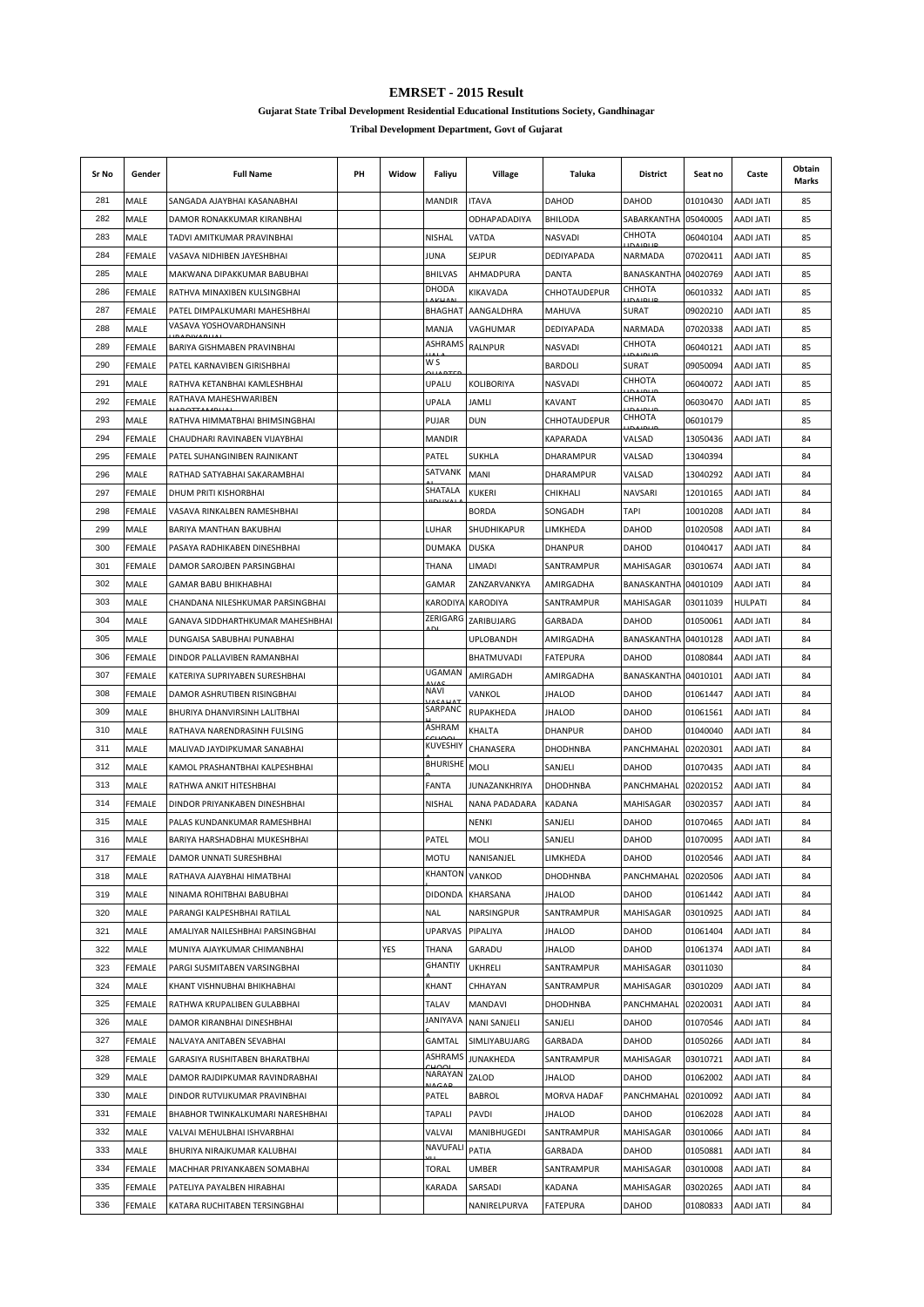**Gujarat State Tribal Development Residential Educational Institutions Society, Gandhinagar**

| Sr No | Gender                | <b>Full Name</b>                                           | PН  | Widow | Faliyu            | Village                           | Taluka                | District                 | Seat no              | Caste                         | Obtain<br>Marks |
|-------|-----------------------|------------------------------------------------------------|-----|-------|-------------------|-----------------------------------|-----------------------|--------------------------|----------------------|-------------------------------|-----------------|
| 337   | MALE                  | SELIT SATYENDRAKUMAR SAYSINGBHAI                           |     |       | SELOT             | SARASAVA                          | SANTRAMPUR            | MAHISAGAR                | 03010694             | <b>AADI JATI</b>              | 84              |
| 338   | MALE                  | BHAGORA KANABHAI KHIMABHAI                                 |     |       |                   | <b>UPLOBANDH</b>                  | AMIRGADHA             | BANASKANTHA              | 04010134             | <b>AADI JATI</b>              | 84              |
| 339   | MALE                  | BARIYA ASHWINBHAI SARDARBHAI                               |     |       | <b>TALAV</b>      | AMBALI                            | GARBADA               | DAHOD                    | 01050496             | <b>AADI JATI</b>              | 84              |
| 340   | <b>FEMALE</b>         | RATHOD PINJALBEN RAKESHBHAI                                |     |       | <b>BARIYA</b>     | KAKRELI                           | SANJELI               | <b>DAHOD</b>             | 01070358             | AADI JATI                     | 84              |
| 341   | MALE                  | KATARA JIGNALKUMAR RAMESHBHAI                              |     |       | <b>NAL</b>        | SIMALIYA                          | SANTRAMPUR            | MAHISAGAR                | 03010438             | AADI JATI                     | 84              |
| 342   | MALE                  | PARAMAR VIVEKBHAI KARANSING                                |     |       | KHEDA             | KARAMCHANDNU                      | GARBADA               | <b>DAHOD</b>             | 01050281             | <b>AADI JATI</b>              | 84              |
| 343   | MALE                  | PARANGI MITESHKUMAR NARVATSINH                             |     |       | TALGAM            | BATAKWADA                         | SANTRAMPUR            | MAHISAGAR                | 03010446             | ITAL IQAA                     | 84              |
| 344   | MALE                  | RATHVA ASHWINKUMAR SHAILESHBHAI                            |     |       | KOLIYARI          | KOLIYARI                          | JETPUR PAVI           | СННОТА                   | 06020393             | AADI JATI                     | 84              |
| 345   | <b>FEMALE</b>         | RATHAVA RINKUBEN RAMESHBHAI                                |     |       | SOPAT             | MAKODI                            | KAVANT                | СННОТА                   | 06030453             |                               | 84              |
| 346   | FEMALE                | VASAVA PRIYANKABEN FATESINGBHAI                            |     |       | PATEL             | SHERVAD                           | DEDIYAPADA            | NARMADA                  | 07020002             | <b>ITAL IGAA</b>              | 84              |
| 347   | FEMALE                | CHAUDHRY ARYA SUNILBHAI                                    |     |       | GANESHN           | <b>MADVI</b>                      | MANDAVI               | <b>SURAT</b>             | 09010115             | AADI JATI                     | 84              |
| 348   | MALE                  | SOLANKI NIMESHBHAI PRAVINBHAI                              |     |       |                   | KHEDVAT                           | <b>POSHINA</b>        | SABARKANTHA              | 05010442             | AADI JATI                     | 84              |
| 349   | <b>FEMALE</b>         | RATHAVA ZALAKBEN AMARSINGBHAI                              |     |       | JUNA              | KHADIBARA                         | <b>KAVANT</b>         | СННОТА<br><b>DAIDLIF</b> | 06030505             |                               | 84              |
| 350   | <b>FEMALE</b>         | RATHVA PRIYANKABEN MAHESHBHAI                              |     |       | <b>MANDIR</b>     | SAJOD                             | JETPUR PAVI           | СННОТА                   | 06020267             | <b>AADI JATI</b>              | 84              |
| 351   | FEMALE                | CHAUDHARI SUHANIKUMARI                                     |     |       | SALAIYAM          | SALIYA                            | <b>MANDAVI</b>        | <b>SURAT</b>             | 09010338             | <b>AADI JATI</b>              | 84              |
| 352   | FEMALE                | CHAUDHARI SHREMIKAKUMARI                                   |     |       | SALAIYAM          | SALIYA                            | MANDAVI               | <b>SURAT</b>             | 09010336             | AADI JATI                     | 84              |
| 353   | FEMALE                | RATHAVA SUNITABEN IKRAMBHAI                                |     |       | PATEL             | <b>BAKROL</b>                     | KAVANT                | СННОТА                   | 06030388             | AADI JATI                     | 84              |
| 354   | FEMALE                | RATHVA KIRTIKABEN JAGDISHBHAI                              | YES |       | VACHALA           | DATASA                            | NASVADI               | СННОТА                   | 06040068             | AADI JATI                     | 84              |
| 355   | FEMALE                | RATHVA PAYALBEN VIKRAMBHAI                                 |     |       | <b>DIMSIYA</b>    | DERIYA                            | JETPUR PAVI           | СННОТА                   | 06020367             |                               | 84              |
| 356   | FEMALE                | KHER NILAMBEN HARIBHAI                                     |     |       | PAUR              | KANTHAPURA                        | KHEDABRAHMA           | SABARKANTHA              | 05010246             | <b>AADI JATI</b>              | 84              |
| 357   | FEMALE                | RATHAVA MAMTABEN SURESHBHAI                                |     |       | PATEL             | <b>DHANPARI</b>                   | <b>KAVANT</b>         | СННОТА                   | 06030746             | <b>AADI JATI</b>              | 84              |
| 358   | FEMALE                | TARAL NEHABEN RAMJIBHAI                                    |     |       | JUNI              | DANTA                             | DANTA                 | BANASKANTHA 04020779     |                      | AADI JATI                     | 84              |
| 359   | MALE                  | VASAVA URVASHBHAI RAYSINGBHAI                              |     |       | KHUTABA           | BAL                               | DEDIYAPADA            | NARMADA                  | 07020395             |                               | 84              |
| 360   | MALE                  | PATEL SMIT MANISHBHAI                                      |     | YES   | PARSI             | SAMARPADA                         | PARDI                 | VALSAD                   | 13020048             | AADI JATI                     | 83              |
| 361   | MALE                  | GAVIT KARANBHAI HARISHBHAI                                 |     |       |                   | <b>BHISYA</b>                     | AAHAVA                | DANG                     | 11010125             |                               | 83              |
| 362   | <b>FEMALE</b>         | VALVI NIKITABEN NAHERUBHAI                                 |     |       | SCHOOL            | RUMKITALAV                        | <b>NIJAL</b>          | <b>TAPI</b>              | 10030361             | <b>AADI JATI</b>              | 83              |
| 363   | FEMALE                | GANVADA JIGISHABEN NARENDRABHAI                            |     |       | <b>GANVADP</b>    | <b>MURDAD</b>                     | <b>DHARAMPUR</b>      | VALSAD                   | 13040146             | <b>AADI JATI</b>              | 83              |
| 364   | FEMALE                | RAUT SANJANABEN MAGANBHAI                                  |     |       | MADHUL            | ASALOVA                           | DHARAMPUR             | VALSAD                   | 13040122             | <b>AADI JATI</b>              | 83              |
| 365   | MALE                  | VALVI YOGENDRA RAMKRUSHNBHAI                               |     |       |                   | PATI                              | NIJAL                 | TAPI                     | 10030342             | <b>AADI JATI</b>              | 83              |
| 366   | FEMALE                | GANVIT BRIJESHABEN MUKESHBHAI                              |     |       | PATEL             | ROHIYALTALAT                      | KAPARADA              | VALSAD                   | 13050319             | AADI JATI                     | 83              |
| 367   | FEMALE                |                                                            |     |       |                   | MANDVA                            |                       | VALSAD                   | 13050379             | AADI JATI                     | 83              |
| 368   |                       | DHUTIYA SNEHALBEN JAYESHBHAI                               |     |       |                   |                                   | KAPARADA              |                          |                      |                               | 83              |
| 369   | MALE<br><b>FEMALE</b> | BHOYA HARSHKUMAR RAJESHBHAI<br>PATEL MOHINIBEN JAGDISHBHAI |     |       | NISHAL<br>NICHALU | <b>KOTHAR</b><br><b>KARAJVERI</b> | KAPARADA<br>DHARAMPUR | VALSAD<br>VALSAD         | 13050386<br>13040360 | ITAL IQAA<br><b>AADI JATI</b> | 83              |
| 370   |                       |                                                            |     |       |                   |                                   |                       |                          |                      |                               |                 |
|       | FEMALE                | BATARI SRUTIBEN SITARAMBHAI                                |     |       | MULGAM            | PADHARDEVI                        | KAPARADA              | VALSAD                   | 13050438             | ITAL IQAA                     | 83              |
| 371   | MALE                  | VAGHERA KAILASBEN KESUBHAI                                 |     |       | MANDIR            | JAMLIYA                           | DHARAMPUR             | VALSAD                   | 13040311             | AADI JATI                     | 83              |
| 372   | MALE                  | GANGODA NIRMALBHAI DINESHBHAI                              |     |       | <b>SCHOOL</b>     | RAYGATH                           | VADHE                 | DANG                     | 11020075             | <b>AADI JATI</b>              | 83              |
| 373   | MALE                  | VASAVA NITESHKUMAR GAMBHIRBHAI                             |     |       |                   | SUNDARPUR                         | <b>UCHCHHAL</b>       | TAPI                     | 10020488             | AADI JATI                     | 83              |
| 374   | MALE                  | PATEL SEYAKBHAI NILESHBHAI                                 |     |       | DADARI            | PAATI                             | CHIKHALI<br>JUNAGADH  | NAVSARI                  | 12010002             | <b>AADI JATI</b>              | 83              |
| 375   | <b>FEMALE</b>         | CHOVAT ROJINA JAMALBHAI                                    |     |       | <b>NANA</b>       | <b>MORUKA</b>                     | JUNAGADH              | <b>GIR SOMNATH</b>       | 14010098             | ADIM JUTH                     | 83              |
| 376   | MALE                  | KARMATA DEIVAK RAMBHAI                                     |     |       |                   | MANGROL                           |                       | <b>GIR SOMNATH</b>       | 14010121             | <b>AADI JATI</b>              | 83              |
| 377   | MALE                  | BHABHOR RAHULBHAI AMARABHAI                                |     |       | KHEDA             | ABHLOD                            | GARBADA               | <b>DAHOD</b>             | 01050323             | AADI JATI                     | 83              |
| 378   | FEMALE                | DAMOR NILAMBEN KIRANBHAI                                   |     |       | TALAV             | RANAKPUR                          | KADANA                | <b>MAHISAGAR</b>         | 03020332             | AADI JATI                     | 83              |
| 379   | MALE                  | BHGORA AASHABEN CHATRASINGBHAI                             |     |       | KHUNI             | <b>HIRAPUR</b>                    | LIMKHEDA              | DAHOD                    | 01020617             | AADI JATI                     | 83              |
| 380   | <b>FEMALE</b>         | KATARA SANGITABEN SURSINGBHAI                              |     |       | SCHOOL            | RATIYATIBHURA                     | <b>JHALOD</b>         | DAHOD                    | 01061841             | AADI JATI                     | 83              |
| 381   | MALE                  | MAL HARSHKUMAR ASHWINBHAI                                  |     |       | <b>MAHUDIY</b>    | <b>UMBER</b>                      | SANTRAMPUR            | MAHISAGAR                | 03010533             | AADI JATI                     | 83              |
| 382   | FEMALE                | NALVAYA VIRALBEN PRAKASHBHAI                               |     |       | PARMAR            | DHAMARDA                          | GARBADA               | DAHOD                    | 01050289             | <b>AADI JATI</b>              | 83              |
| 383   | MALE                  | PARGI ANSHKUMAR KIRITKUMAR                                 |     |       | RADHA             | <b>FATEPURA</b>                   | <b>FATEPURA</b>       | DAHOD                    | 01080997             | AADI JATI                     | 83              |
| 384   | FEMALE                | BHABHOR MAYAVATIBEN RAMESHBHAI                             |     |       | DHANAR            | DHANARPATIYA                      | <b>DHANPUR</b>        | DAHOD                    | 01040319             | <b>AADI JATI</b>              | 83              |
| 385   | FEMALE                | BARIYA KRISHNABEN HARESHBHAI                               |     |       | PANCHAY           | PARAYNA                           | DEVGADHBARIA          | DAHOD                    | 01030051             | ADIM JUTH                     | 83              |
| 386   | FEMALE                | NINAMA SEJALBEN RAJESHBHAI                                 |     |       | NINAMA            | RATIYATI GURJAR                   | <b>JHALOD</b>         | DAHOD                    | 01061844             | <b>AADI JATI</b>              | 83              |
| 387   | FEMALE                | GAMAR PUSHPABEN BALVANTBHAI                                |     |       | KACHLA            | <b>DHANPUR</b>                    | <b>DHANPUR</b>        | DAHOD                    | 01040295             | <b>AADI JATI</b>              | 83              |
| 388   | FEMALE                | HATHILA PRANJALKUMARI PANKAJBHAI                           |     |       | RAMNAG            | LIMDI                             | <b>JHALOD</b>         | DAHOD                    | 01061460             | AADI JATI                     | 83              |
| 389   | FEMALE                | SANGADA SHITALBEN CHUNILAL                                 |     |       | PARGI             | NARSINGPUR                        | SANTRAMPUR            | MAHISAGAR                | 03010469             | AADI JATI                     | 83              |
| 390   | FEMALE                | NALVAYA SONALBEN MANOJBHAI                                 |     |       | NAVAGHA           | DHAMARDA                          | GARBADA               | DAHOD                    | 01050293             | AADI JATI                     | 83              |
| 391   | FEMALE                | AAMLIYAR MAMATABEN SOHANBHAI                               |     |       | AMLIYAR           | NESRATANPUR                       | DEVGADHBARIA          | <b>DAHOD</b>             | 01030040             | <b>AADI JATI</b>              | 83              |
| 392   | MALE                  | RATHWA HITESHBHAI RAMESHBHAI                               |     |       | SCHOOL            | <b>GOKALPURA</b>                  | <b>DHODHNBA</b>       | PANCHMAHAL               | 02020151             | AADI JATI                     | 83              |